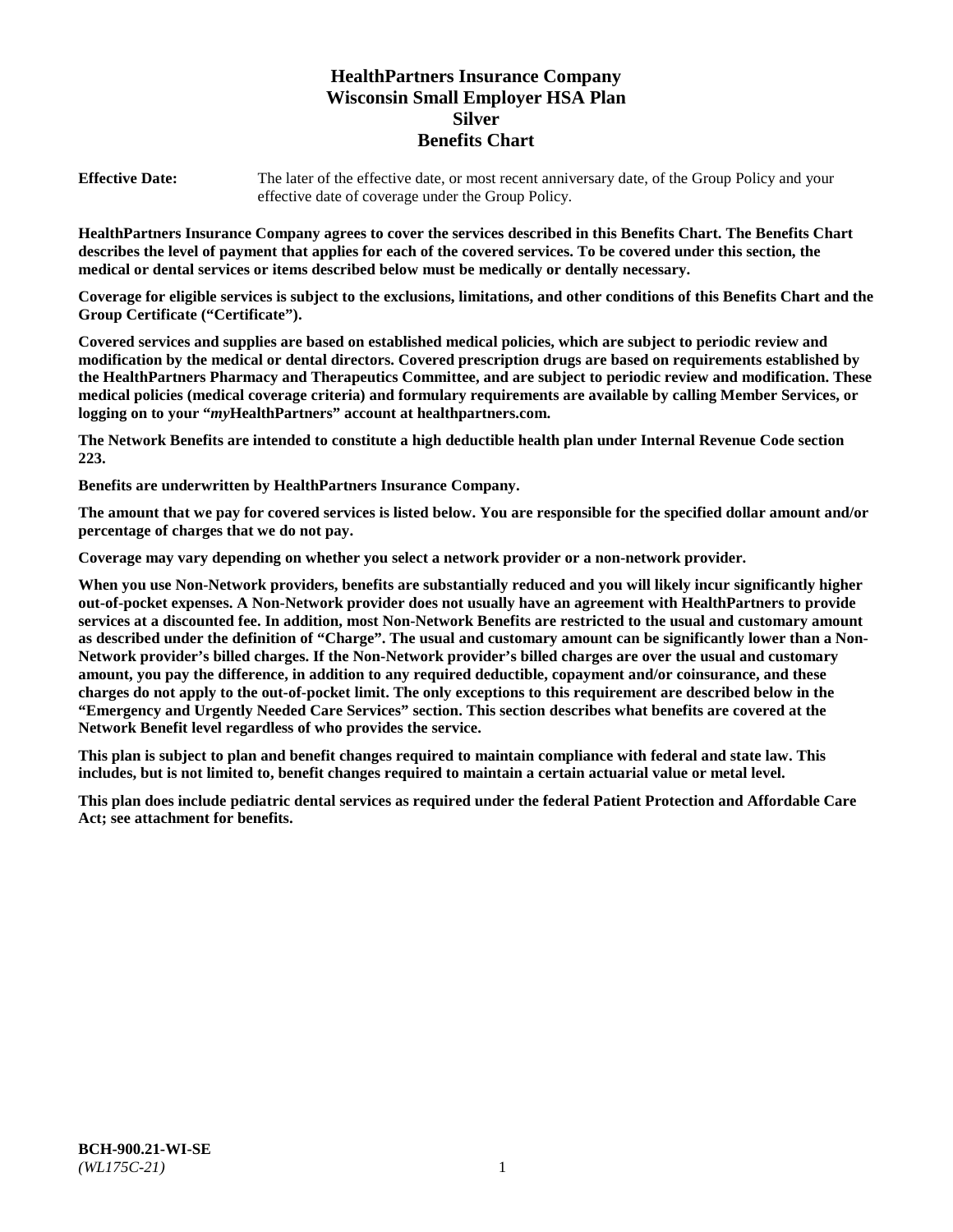# **These definitions apply to this Benefits Chart. They also apply to the Certificate.**

| <b>Biosimilar Drug:</b> | A prescription drug, approved by the Food and Drug Administration (FDA), that the FDA has<br>determined is biosimilar to and interchangeable with a biological brand name drug. Biosimilar<br>drugs are not considered generic drugs and are not covered under the generic drug benefit.                                                                                                                                                                                                                                                                                                                                                     |
|-------------------------|----------------------------------------------------------------------------------------------------------------------------------------------------------------------------------------------------------------------------------------------------------------------------------------------------------------------------------------------------------------------------------------------------------------------------------------------------------------------------------------------------------------------------------------------------------------------------------------------------------------------------------------------|
| <b>Brand Name Drug:</b> | A prescription drug, approved by the Food and Drug Administration (FDA), that is manufactured,<br>sold, or licensed for sale under a trademark by the pharmaceutical company that originally<br>researched and developed the drug. Brand name drugs have the same active-ingredient formula as<br>the generic version of the drug. However, generic drugs are manufactured and sold by other drug<br>manufacturers and are generally not available until after the patent on the brand name drug has<br>expired. A few brand name drugs may be covered at the generic drug benefit level if this is<br>indicated on the formulary.           |
| <b>Calendar Year</b>    | This is the 12-month period beginning 12:01 A.M. Central Time, on January 1, and ending 12:00<br>A.M. Central Time of the next following December 31.                                                                                                                                                                                                                                                                                                                                                                                                                                                                                        |
| <b>Charge:</b>          | For covered services delivered by a network provider, this is the provider's discounted fee for a<br>given medical/surgical service, procedure or item.                                                                                                                                                                                                                                                                                                                                                                                                                                                                                      |
|                         | For covered services delivered by non-network providers, a contracted rate may apply if such<br>arrangement is available to HealthPartners.                                                                                                                                                                                                                                                                                                                                                                                                                                                                                                  |
|                         | For the usual and customary charge for covered services delivered by non-network providers, our<br>payment is calculated using one of the following options to be determined at HealthPartners'<br>discretion: 1) a percentage of the Medicare fee schedule; 2) a comparable schedule if the service is<br>not on the Medicare fee schedule; or 3) a commercially reasonable rate for such service.                                                                                                                                                                                                                                          |
|                         | The usual and customary charge is the maximum amount allowed that we consider in the<br>calculation of the payment of charges incurred for certain covered services. You must pay for any<br>charges above the usual and customary charge, and they do not apply to the out-of-pocket limit.                                                                                                                                                                                                                                                                                                                                                 |
|                         | A charge is incurred for covered ambulatory medical and surgical services, on the date the service<br>or item is provided. A charge is incurred for covered inpatient services, on the date of admission to<br>a hospital. To be covered, a charge must be incurred on or after your effective date and on or<br>before the termination date.                                                                                                                                                                                                                                                                                                |
| Copayment/Coinsurance:  | The specified dollar amount, or percentage, of charges incurred for covered services, which we do<br>not pay, but which you must pay, each time you receive certain medical services, procedures or<br>items. Our payment for those covered services or items begins after the copayment or coinsurance<br>is satisfied. Covered services or items requiring a copayment or coinsurance are specified in this<br>Benefits Chart.                                                                                                                                                                                                             |
|                         | For services provided by a network provider:<br>An amount which is listed as a flat dollar copayment is applied to a network provider's discounted<br>charge for a given service. However, if the network provider's discounted charge for a service or<br>item is less than the flat dollar copayment, you will pay the network provider's discounted charge.<br>An amount which is listed as a percentage of charges or coinsurance is based on the network<br>provider's discounted charges, calculated at the time the claim is processed, which may include an<br>agreed upon fee schedule rate for case rate or withhold arrangements. |
|                         | For services provided by a non-network provider:<br>Any copayment or coinsurance is applied to the lesser of the provider's charges or the usual and<br>customary charge for a service.                                                                                                                                                                                                                                                                                                                                                                                                                                                      |
|                         | A copayment or coinsurance is due at the time a service is provided, or when billed by the<br>provider. The copayment or coinsurance applicable for a scheduled visit with a HealthPartners<br>network provider will be collected for each visit, late cancellation and failed appointment.                                                                                                                                                                                                                                                                                                                                                  |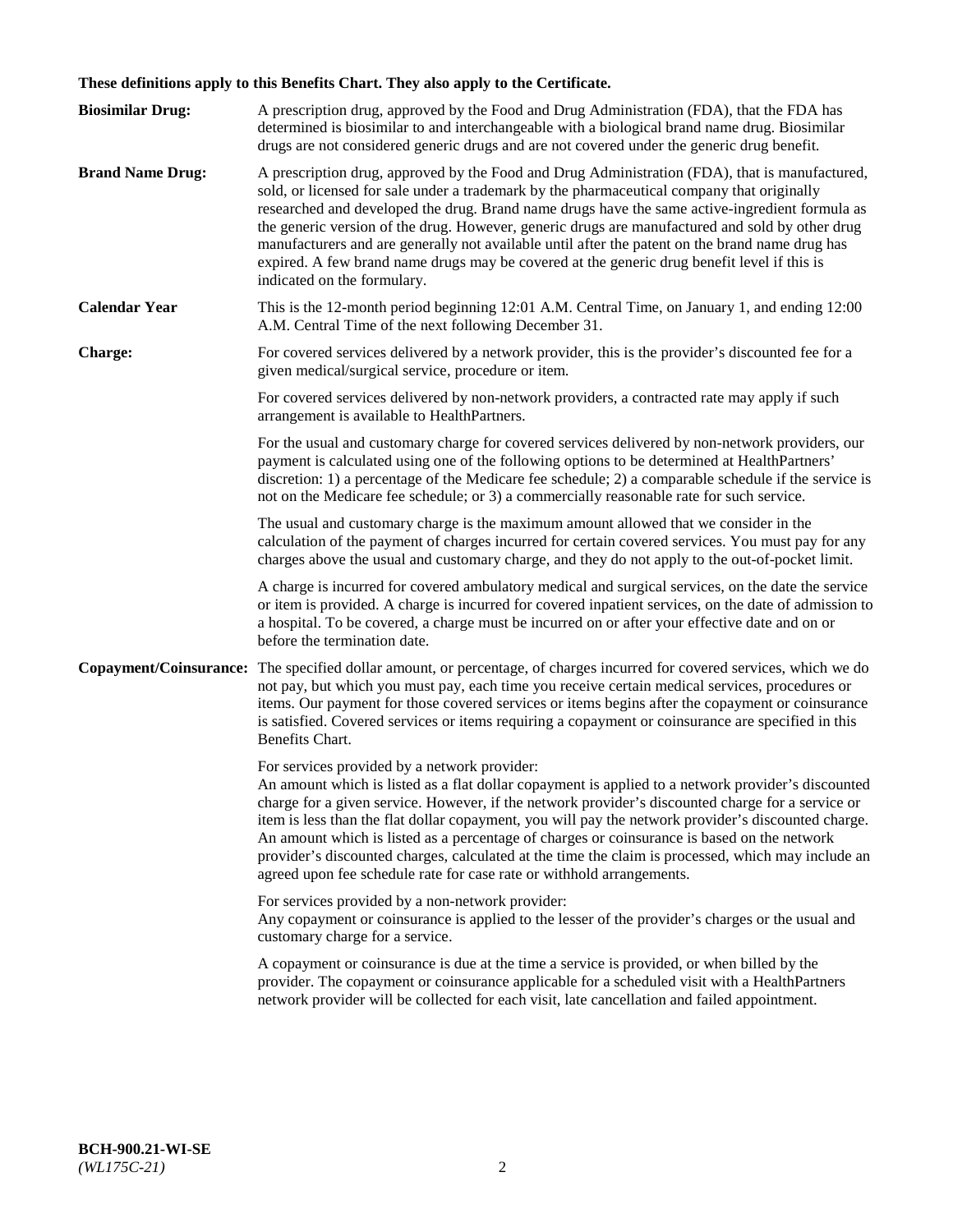| Deductible:                                | The specified dollar amount of charges incurred for covered services, which we do not pay, but an<br>enrollee or a family has to pay first in a calendar year. Our payment for those services or items<br>begins after the deductible is satisfied. For network providers, the amount of the charges that apply<br>to the deductible are based on the network provider's discounted charges, calculated at the time<br>the claim is processed, which may include an agreed upon fee schedule rate for case rate or<br>withhold arrangements. For non-network providers, the amount of charges that apply to the<br>deductible are the lesser of the provider's charges or the usual and customary charge for a service. |
|--------------------------------------------|-------------------------------------------------------------------------------------------------------------------------------------------------------------------------------------------------------------------------------------------------------------------------------------------------------------------------------------------------------------------------------------------------------------------------------------------------------------------------------------------------------------------------------------------------------------------------------------------------------------------------------------------------------------------------------------------------------------------------|
|                                            | Any amounts paid or reimbursed by a third party, including but not limited to: point of service<br>rebates, manufacturer coupons, manufacturer debits cards or other forms of direct reimbursement<br>to an Insured for a product or service, will not apply toward your deductible, to the extent<br>permitted under state and federal law.                                                                                                                                                                                                                                                                                                                                                                            |
|                                            | Your plan has an embedded deductible. This means once an Insured meets the individual<br>deductible, the plan begins paying benefits for that person. If two or more members of the family<br>meet the family deductible, the plan begins paying benefits for all members of the family,<br>regardless of whether each Insured has met the individual deductible. However, an Insured may<br>not contribute more than the individual deductible toward the family deductible.                                                                                                                                                                                                                                           |
|                                            | All services are subject to the deductible unless otherwise indicated below in this Benefits Chart.                                                                                                                                                                                                                                                                                                                                                                                                                                                                                                                                                                                                                     |
| <b>Formulary:</b>                          | This is a current list, which may be revised from time to time, of prescription drugs, medications,<br>equipment and supplies covered by us as indicated in this Benefits Chart which are covered at the<br>highest benefit level. Some drugs on the formulary may require prior authorization to be covered<br>as formulary drugs. The formulary, and information on drugs that require prior authorization, are<br>available by calling Member Services, or logging on to your "myHealthPartners" account at<br>healthpartners.com.                                                                                                                                                                                   |
| <b>Generic Drug:</b>                       | A prescription drug, approved by the Food and Drug Administration (FDA), that the FDA has<br>determined is comparable to a brand name drug product in dosage form, strength, route of<br>administration, quality, intended use and documented bioequivalence. Generally, generic drugs<br>cost less than brand name drugs. Some brand name drugs may be covered at the generic drug<br>benefit level if this is indicated on the formulary.                                                                                                                                                                                                                                                                             |
| <b>Lifetime Maximum</b><br><b>Benefit:</b> | The specified coverage limit actually paid by us for services and/or charges incurred by you for any<br>given procedure or diagnosis. Payment of benefits under this Benefits Chart ceases when that lifetime<br>maximum benefit is reached. You have to pay for any subsequent charges.                                                                                                                                                                                                                                                                                                                                                                                                                                |
| <b>Non-Formulary Drug:</b>                 | This is a prescription drug, approved by the Food and Drug Administration (FDA), that is not on<br>the formulary, is medically necessary and is not investigative or experimental or otherwise<br>excluded under the Certificate.                                                                                                                                                                                                                                                                                                                                                                                                                                                                                       |
|                                            | Out-of-Pocket Expenses: You pay the specified copayments/coinsurance and deductibles applicable for particular services,<br>subject to the out-of-pocket limit described below. These amounts are in addition to the monthly<br>premium payments.                                                                                                                                                                                                                                                                                                                                                                                                                                                                       |
| <b>Out-of-Pocket Limit:</b>                | You pay the copayments/coinsurance and deductibles for covered services, to the individual or<br>family out-of-pocket limit. Thereafter we cover 100% of the charges incurred for all other covered<br>services, for the rest of the calendar year. You pay amounts greater than the out-of-pocket limit if<br>you exceed any lifetime maximum benefit or any visit or day limits.                                                                                                                                                                                                                                                                                                                                      |
|                                            | Non-Network Benefits above the usual and customary charge (see definition of charge above) do<br>not apply to the out-of-pocket limit.                                                                                                                                                                                                                                                                                                                                                                                                                                                                                                                                                                                  |
|                                            | Non-Network Benefits for transplant surgery do not apply to the out-of-pocket limit.                                                                                                                                                                                                                                                                                                                                                                                                                                                                                                                                                                                                                                    |
|                                            | Any amounts paid or reimbursed by a third party, including but not limited to: point of service<br>rebates, manufacturer coupons, manufacturer debit cards or other forms of direct reimbursement to<br>an Insured for a product or service, will not apply as an out-of-pocket expense, to the extent<br>permitted under state and federal law.                                                                                                                                                                                                                                                                                                                                                                        |
|                                            | You are responsible to keep track of the out-of-pocket expenses. Contact Member Services for<br>assistance in determining the amount paid by the enrollee for specific eligible services received.<br>Claims for reimbursement under the out-of-pocket limit provisions are subject to the same time<br>limits and provisions described under the "Claims Provisions" section of the Certificate.                                                                                                                                                                                                                                                                                                                       |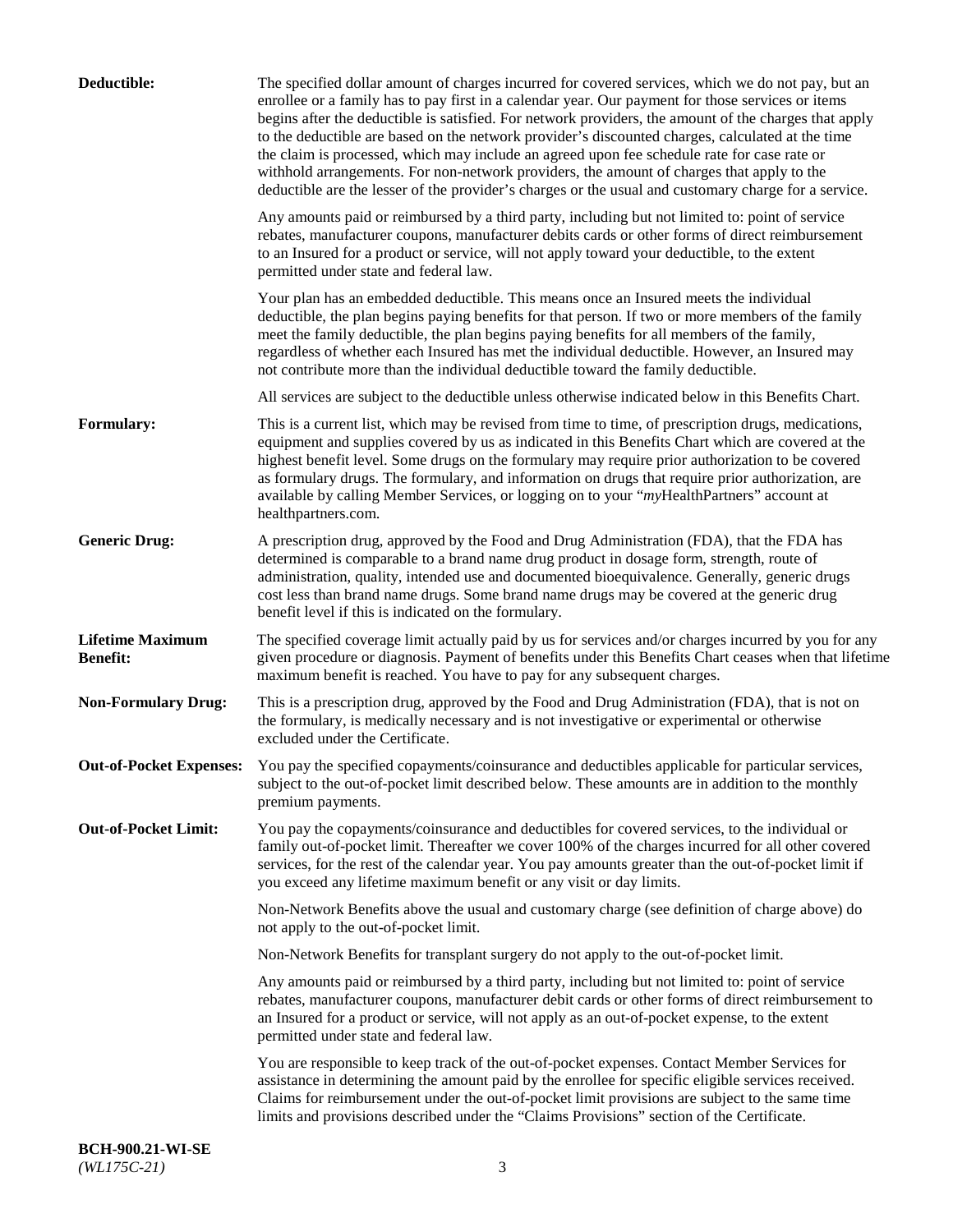**Specialty Drug List:** This is a current list, which may be revised from time to time, of prescription drugs, medications, equipment and supplies, which are typically bio-pharmaceuticals. The purpose of a specialty drug list is to facilitate enhanced monitoring of complex therapies used to treat specific conditions. Specialty drugs are covered by us as indicated in this Benefits Chart. The specialty drug list is available by calling Member Services, or logging on to your "*my*HealthPartners" account at [healthpartners.com.](http://www.healthpartners.com/) **virtuwell:** This is an online service that you may use to receive a diagnosis and treatment for certain routine conditions, such as a cold and flu, ear pain and sinus infections. You may access the virtuwell

website at [virtuwell.com.](http://www.virtuwell.com/)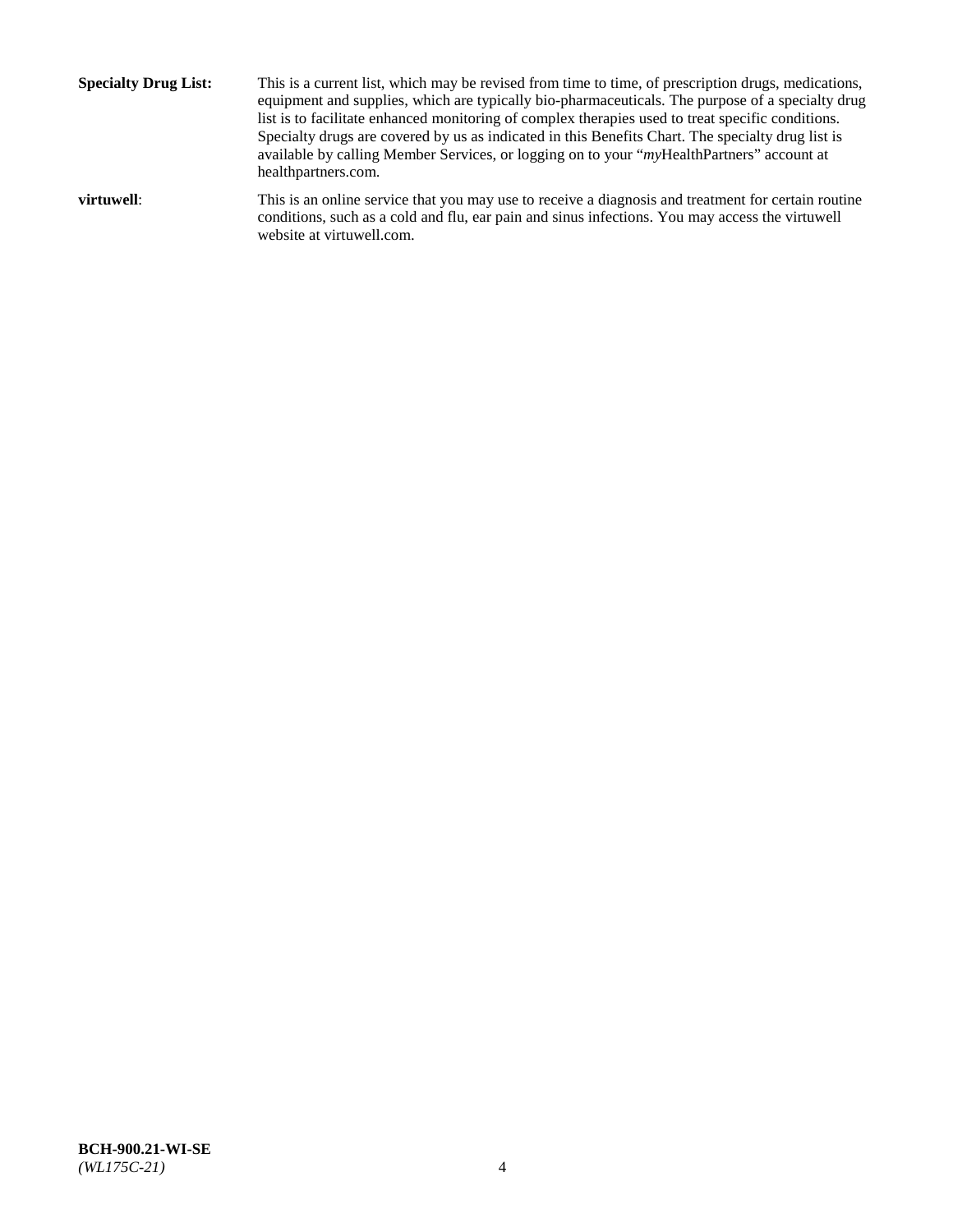## **DEDUCTIBLES AND OUT-OF-POCKET LIMITS**

#### **Individual Calendar Year Deductible**

| <b>Network Benefits</b> | <b>Non-Network Benefits</b> |
|-------------------------|-----------------------------|
| \$6,000                 | \$10,000                    |

#### **Family Calendar Year Deductible**

| <b>Network Benefits</b> | <b>Non-Network Benefits</b> |
|-------------------------|-----------------------------|
| $\vert$ \$12,000        | \$20,000                    |

Separate deductibles must be satisfied under the Network Benefits and Non-Network Benefits.

Your plan has an embedded deductible. This means once an Insured meets the individual deductible, the plan begins paying benefits for that person. If two or more members of the family meet the family deductible, the plan begins paying benefits for all members of the family, regardless of whether each Insured has met the individual deductible. However, an Insured may not contribute more than the individual deductible toward the family deductible.

Any amounts paid or reimbursed by a third party, including but not limited to: point of service rebates, manufacturer coupons, manufacturer debits cards or other forms of direct reimbursement to an Insured for a product or service, will not apply toward your deductible, to the extent permitted under state and federal law.

### **Individual Calendar Year Out-of-Pocket Limit**

| <b>Network Benefits</b> | <b>Non-Network Benefits</b> |
|-------------------------|-----------------------------|
| \$6,250                 | \$30,000                    |

### **Family Calendar Year Out-of-Pocket Limit**

| <b>Network Benefits</b> | Non-Network Benefits |
|-------------------------|----------------------|
| \$12,500                | \$60,000             |

Separate Out-of-Pocket Limits must be satisfied under Network Benefits and Non-Network Benefits.

Non-Network Benefits above the usual and customary charge will not apply to the individual or family Out-of-Pocket Limit.

Non-Network Benefits for transplant surgery do not apply to the Out-of-Pocket Limit.

Any amounts paid or reimbursed by a third party, including but not limited to: point of service rebates, manufacturer coupons, manufacturer debit cards or other forms of direct reimbursement to an Insured for a product or service, will not apply as an out-of-pocket expense, to the extent permitted under state and federal law.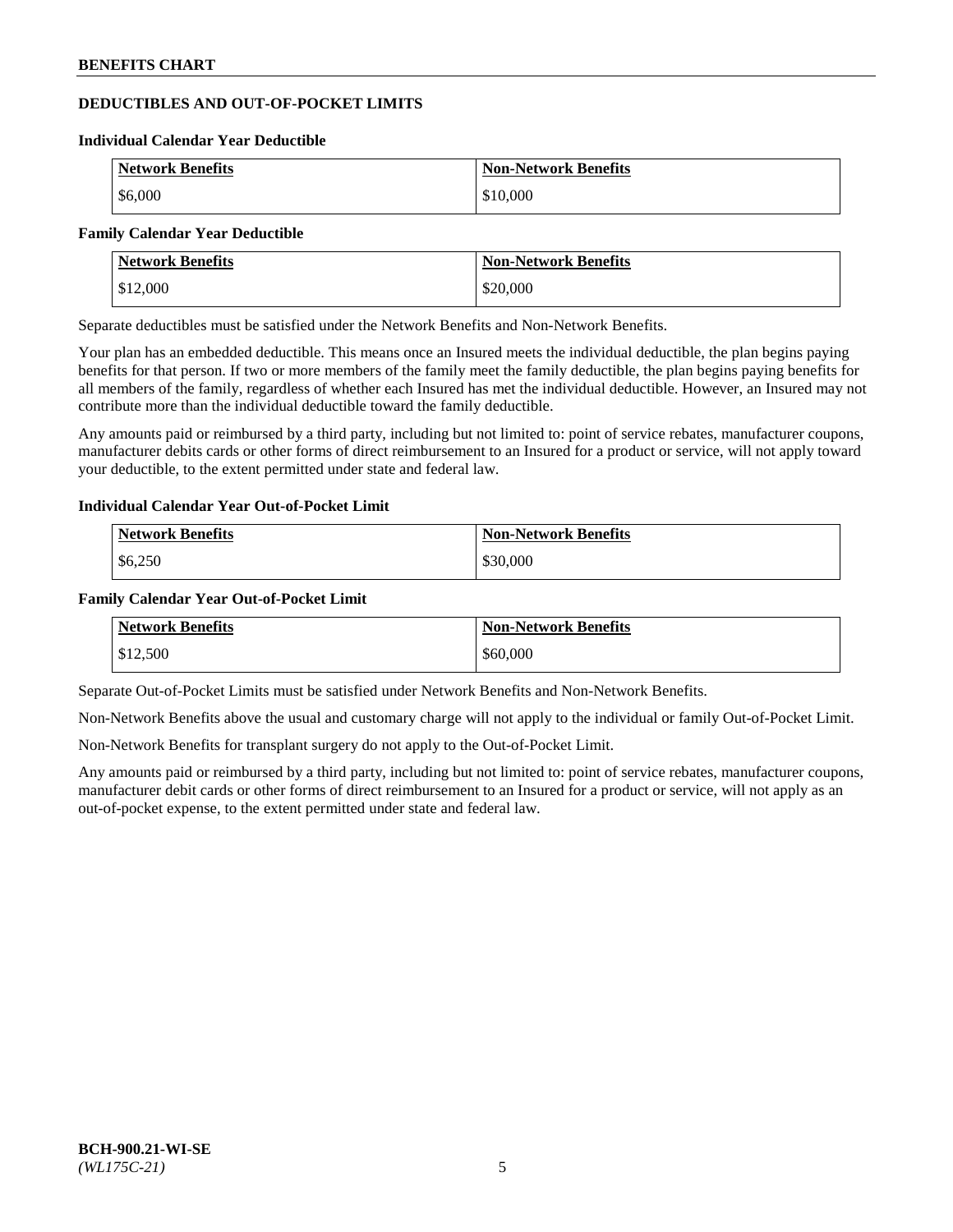## **AMBULANCE AND MEDICAL TRANSPORTATION**

### **Covered Services:**

We cover ambulance and medical transportation for medical emergencies and as shown below.

We also cover medically necessary, non-emergency transportation if it meets our medical coverage criteria. Covered services and supplies are based on established medical policies, which are subject to periodic review and modification by the medical directors. These medical policies (medical coverage criteria) and applicable prior authorization requirements are available by calling Member Services, or logging on to your "*my*HealthPartners" account a[t healthpartners.com.](https://www.healthpartners.com/hp/index.html)

### **Ambulance and Medical Transportation (other than non-emergency fixed wing air ambulance transportation)**

| <b>Network Benefits</b>       | <b>Non-Network Benefits</b> |
|-------------------------------|-----------------------------|
| 100% of the charges incurred. | See Network Benefits.       |

### **Non-Emergency Fixed Wing Air Ambulance Transportation**

| <b>Network Benefits</b>       | <b>Non-Network Benefits</b>  |
|-------------------------------|------------------------------|
| 100% of the charges incurred. | 50% of the charges incurred. |

### **Not Covered:**

See "Services Not Covered" in the Certificate.

## **AUTISM TREATMENT**

### **Covered Services:**

Your network provider will coordinate the prior authorization process for any autism treatment services. You may call Member Services at 952-883-5000 or toll-free at 1-800-883-2177 if you have any questions or concerns regarding the authorization process.

Please call Member Services at 952-883-5000 or toll-free at 1-800-883-2177 to request authorization for autism treatment services from a non-network provider.

We cover prior authorized evidence-based intensive-level and nonintensive-level treatment of autism spectrum disorders (autism disorder, Asperger's syndrome or pervasive development disorder not otherwise specified).

Covered services are based on established medical policies, which are subject to periodic review and modification by the medical or dental directors. These medical policies (medical coverage criteria) are available by calling Member Services, or logging on to your "*my*HealthPartners" account at [healthpartners.com.](https://www.healthpartners.com/hp/index.html)

**Intensive-Level Services** for children diagnosed with autism spectrum disorders. Intensive-level services must begin on or after two years of age and end before nine years of age. Intensive-level services, on average, are services provided for more than 20 hours of treatment per week. (The average number of hours a week is calculated over a six-month period.)

| <b>Network Benefits</b>                  | <b>Non-Network Benefits</b>              |
|------------------------------------------|------------------------------------------|
| 100% of the charges incurred.            | 50% of the charges incurred.             |
| Limited to 235 visits per calendar year. | Limited to 235 visits per calendar year. |

The maximum number of visits is combined for Network Benefits and Non-Network Benefits.

### **Intensive-Level Services Lifetime Maximum Benefit**

| <b>Network Benefits</b>                                              | <b>Non-Network Benefits</b>                                          |
|----------------------------------------------------------------------|----------------------------------------------------------------------|
| 4 years of cumulative services under this plan or any<br>other plan. | 4 years of cumulative services under this plan or any<br>other plan. |

The Lifetime Maximum Benefit is combined for Network Benefits and Non-Network Benefits.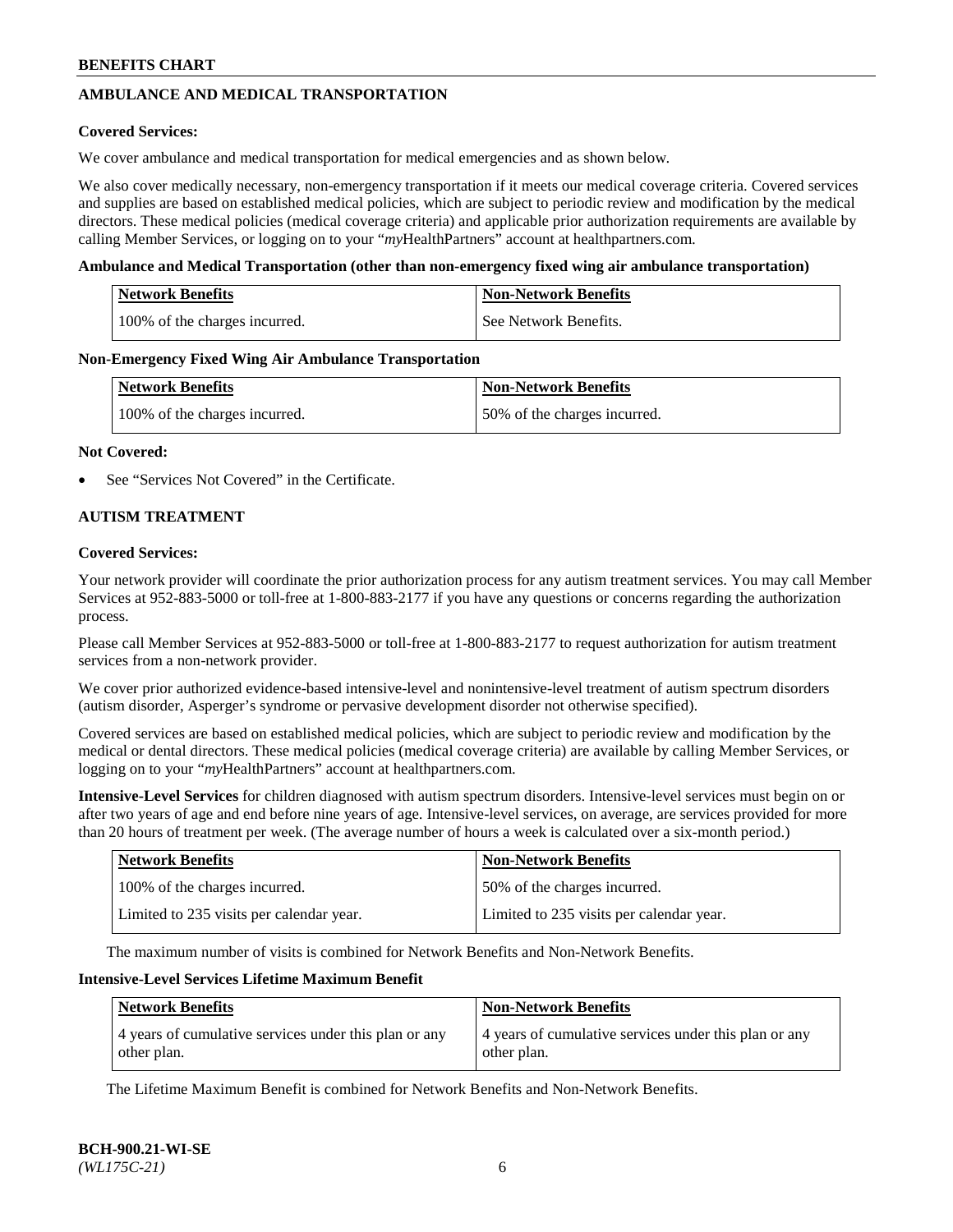#### **Nonintensive-Level Services** for Insureds diagnosed with autism spectrum disorders

| <b>Network Benefits</b>                  | <b>Non-Network Benefits</b>              |
|------------------------------------------|------------------------------------------|
| 100% of the charges incurred.            | 50% of the charges incurred.             |
| Limited to 120 visits per calendar year. | Limited to 120 visits per calendar year. |

The maximum number of visits is combined for Network Benefits and Non-Network Benefits.

### **Not Covered:**

See "Services Not Covered" in the Certificate.

## **BEHAVIORAL HEALTH SERVICES**

### **Covered Services:**

Covered services are based on established medical policies, which are subject to periodic review and modification by the medical directors. These medical policies (medical coverage criteria) are available by calling Member Services, or logging on to your "*my*HealthPartners" account at [healthpartners.com.](https://www.healthpartners.com/hp/index.html)

**Transitional Treatment Services.** These are services for the treatment of nervous or mental disorders, alcoholism or other drug abuse problems which are provided to an Insured in a less restrictive manner than are inpatient hospital services but in a more intensive manner than are outpatient services. Transitional treatment services are services offered by a provider, and certified by the Wisconsin Department of Health Services for each of the following (except the last bulleted item):

- Mental health services for covered adults in a day treatment program.
- Mental health services for covered children in a day hospital treatment program.
- Services for persons with chronic mental illness provided through a community support program.
- Residential treatment programs for alcohol and/or drug dependent covered persons.
- Alcohol and Other Drug Abuse (AODA) services in, a day treatment program.
- Services for persons who are experiencing a mental health crisis or who are in a situation likely to turn into a mental health crisis if support is not provided.
- Intensive outpatient programs for the treatment of psychoactive substance use disorders provided in accordance with the patient placement criteria of the American Society of Addiction Medicine.

## **Mental Health Services**

We cover services for mental health diagnoses as described in the Diagnostic and Statistical Manual of Mental Disorders – Fifth Edition (DSM 5) (most recent edition) that lead to significant disruption of function in your life.

We provide coverage for mental health treatment ordered by a Wisconsin court under a valid court order that is issued on the basis of a behavioral care evaluation performed by a licensed psychiatrist or doctoral level licensed psychologist, which includes a diagnosis and an individual treatment plan for care in the most appropriate, least restrictive environment. We must be given a copy of the court order and the behavioral care evaluation, and the service must be a covered benefit under this plan, and the service must be provided by a network provider, or other provider as required by law.

**Outpatient Services:** We cover medically necessary outpatient professional mental health services for evaluation, crisis intervention, and treatment of mental health disorders.

A comprehensive diagnostic assessment will be made of each patient as the basis for a determination by a mental health professional, concerning the appropriate treatment and the extent of services required.

Outpatient services we cover for a diagnosed mental health condition include the following:

- Individual, group, family and multi-family therapy.
- Medication management provided by a physician, certified nurse practitioner, or physician's assistant.
- Psychological testing services for the purposes of determining the differential diagnoses and treatment planning for patients currently receiving behavioral health services.
- Partial hospitalization services in a licensed hospital or community mental health center.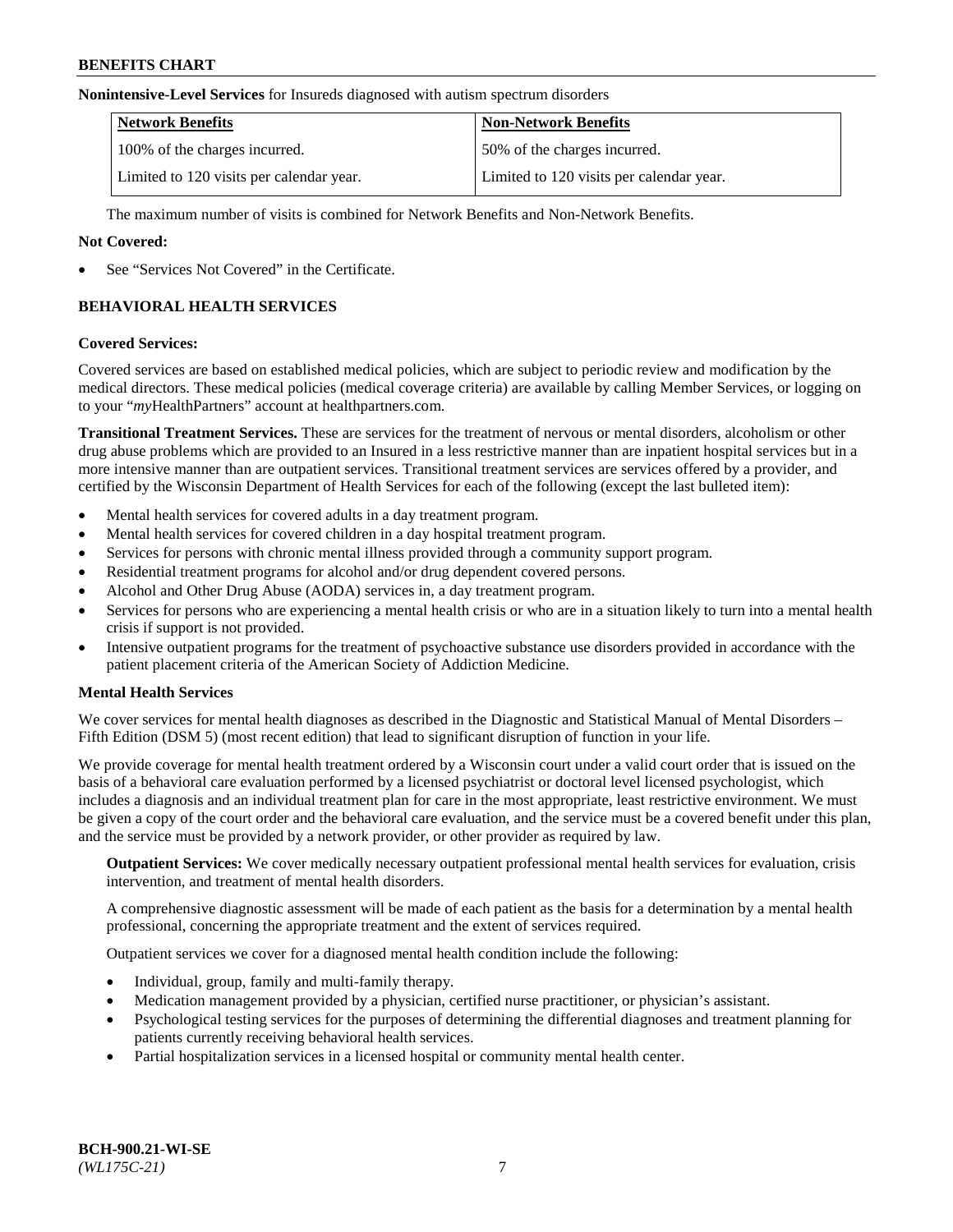- Psychotherapy and nursing services provided in the home if authorized by us.
- Treatment of gender dysphoria that meets medical coverage criteria.

| <b>Network Benefits</b>       | Non-Network Benefits         |
|-------------------------------|------------------------------|
| 100% of the charges incurred. | 50% of the charges incurred. |

#### **Group Therapy**

| Network Benefits              | <b>Non-Network Benefits</b>  |
|-------------------------------|------------------------------|
| 100% of the charges incurred. | 50% of the charges incurred. |

**Inpatient Services:** We cover medically necessary inpatient services in a hospital or licensed residential treatment facility and professional services for treatment of mental health disorders. Medical stabilization is covered under inpatient hospital services in the "Hospital and Skilled Nursing Facility Services" section.

We cover residential care for the treatment of eating disorders in a licensed facility, as an alternative to inpatient care, when it is medically necessary and your physician obtains authorization from us.

| Network Benefits              | <b>Non-Network Benefits</b>  |
|-------------------------------|------------------------------|
| 100% of the charges incurred. | 50% of the charges incurred. |

**Transitional Treatment Services:** We cover transitional treatment services described above for treatment of mental and nervous disorders.

| <b>Network Benefits</b>       | <b>Non-Network Benefits</b>  |
|-------------------------------|------------------------------|
| 100% of the charges incurred. | 50% of the charges incurred. |

### **Substance Abuse Treatment Services**

We cover medically necessary services for assessments by a licensed alcohol and drug counselor and treatment of Substance Related Disorders as defined in the latest edition of the DSM 5.

**Outpatient Services:** We cover medically necessary outpatient professional services for diagnosis and treatment of alcoholism and other drug abuse problems. Substance abuse treatment services must be provided by a program licensed by the local Department of Health Services. Outpatient services we cover for a diagnosed substance abuse disorder include the following:

- Individual, group, family, and multi-family therapy provided in an office setting.
- We cover opiate replacement therapy including methadone and buprenorphine treatment.

| <b>Network Benefits</b>       | <b>Non-Network Benefits</b>  |
|-------------------------------|------------------------------|
| 100% of the charges incurred. | 50% of the charges incurred. |

**Inpatient Services:** We cover medically necessary inpatient services in a hospital or a licensed residential primary treatment center.

We cover services provided in a hospital that is licensed by the local state and accredited by Medicare.

**Detoxification Services.** We cover detoxification services in a hospital or community detoxification facility if it is licensed by the local Department of Health Services.

| Network Benefits              | <b>Non-Network Benefits</b>  |
|-------------------------------|------------------------------|
| 100% of the charges incurred. | 50% of the charges incurred. |

**Transitional Treatment Services:** We cover transitional treatment services described above for treatment of alcoholism or other drug abuse problems.

| Network Benefits              | <b>Non-Network Benefits</b>  |
|-------------------------------|------------------------------|
| 100% of the charges incurred. | 50% of the charges incurred. |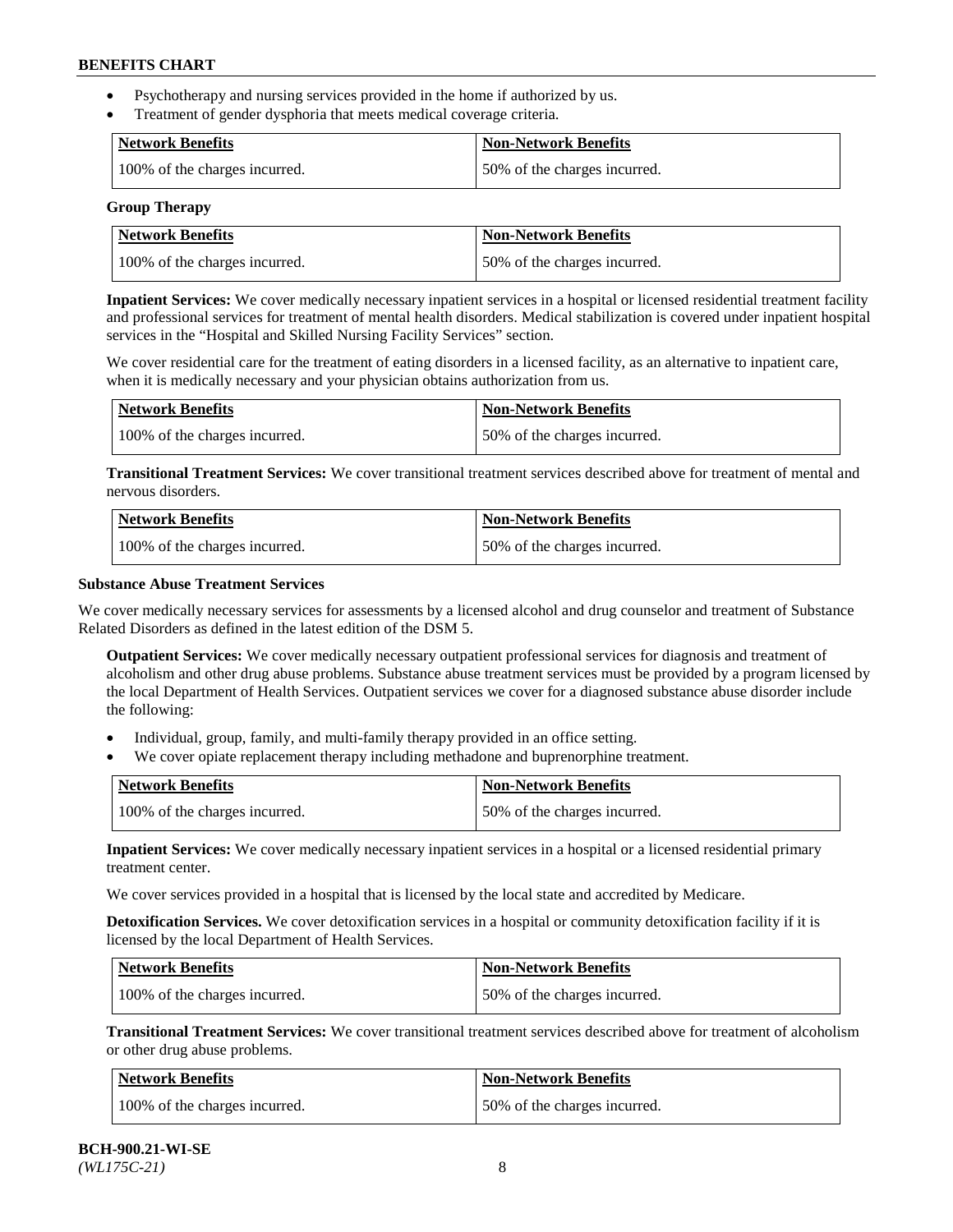**Additional Mental Health and Substance Abuse Treatment Benefits for a Dependent Child Who is a Student:** If a dependent child is a student in a school and that school is located in Wisconsin, but outside of our service area, we cover services as required under Wisconsin Statute 609.655.

| <b>Network Benefits</b>       | <b>Non-Network Benefits</b>  |
|-------------------------------|------------------------------|
| 100% of the charges incurred. | 50% of the charges incurred. |

### **Not Covered:**

See "Services Not Covered" in the Certificate.

## **CHIROPRACTIC SERVICES**

### **Covered Services:**

We cover chiropractic services for rehabilitative care. Chiropractic services are adjustments to any abnormal articulations of the human body, especially those of the spinal column, for the purpose of giving freedom of action to impinged nerves that may cause pain or deranged function.

Massage therapy which is performed in conjunction with other treatment/modalities by a chiropractor, is part of a prescribed treatment plan and is not billed separately is covered

| <b>Network Benefits</b>       | <b>Non-Network Benefits</b>  |
|-------------------------------|------------------------------|
| 100% of the charges incurred. | 50% of the charges incurred. |

### **Not Covered:**

- Massage therapy for the purpose of comfort or convenience of the Insured.
- See "Services Not Covered" in the Certificate.

## **CLINICAL TRIALS**

## **Covered Services:**

We cover certain routine services if you participate in a Phase I, Phase II, Phase III or Phase IV approved clinical trial that is conducted in relation to the prevention, detection, or treatment of cancer or other life-threatening disease or condition as defined in the Affordable Care Act. Approved clinical trials include (1) federally funded trials when the study or investigation is approved or funded by any of the federal agencies defined in the Public Health Services Act, section 2709 (d) (1) (A); (2) the study or investigation is conducted under an investigational new drug application reviewed by the Food and Drug Administration; and (3) the study or investigation is a drug trial that is exempt from having such an investigational new drug application. We cover routine patient costs for services that would be eligible under the Certificate and this Benefits Chart if the service were provided outside of a clinical trial.

| <b>Network Benefits</b>                                                                                                                                                                                 | <b>Non-Network Benefits</b>                                                                                                                                                                          |
|---------------------------------------------------------------------------------------------------------------------------------------------------------------------------------------------------------|------------------------------------------------------------------------------------------------------------------------------------------------------------------------------------------------------|
| Coverage level is same as corresponding Network<br>Benefits, depending on type of service provided such as<br>Office Visits for Illness or Injury, Inpatient or<br><b>Outpatient Hospital Services.</b> | Coverage level is same as corresponding<br>Non-Network Benefits, depending on type of service<br>provided such as Office Visits for Illness or Injury,<br>Inpatient or Outpatient Hospital Services. |
|                                                                                                                                                                                                         |                                                                                                                                                                                                      |

#### **Not Covered:**

- The investigative or experimental item, device or service itself.
- Items or services that are provided solely to satisfy data collection and analysis needs and that are not used in the direct clinical management of the patient.
- A service that is clearly inconsistent with widely accepted and established standards of care for a particular diagnosis.
- See "Services Not Covered" in the Certificate.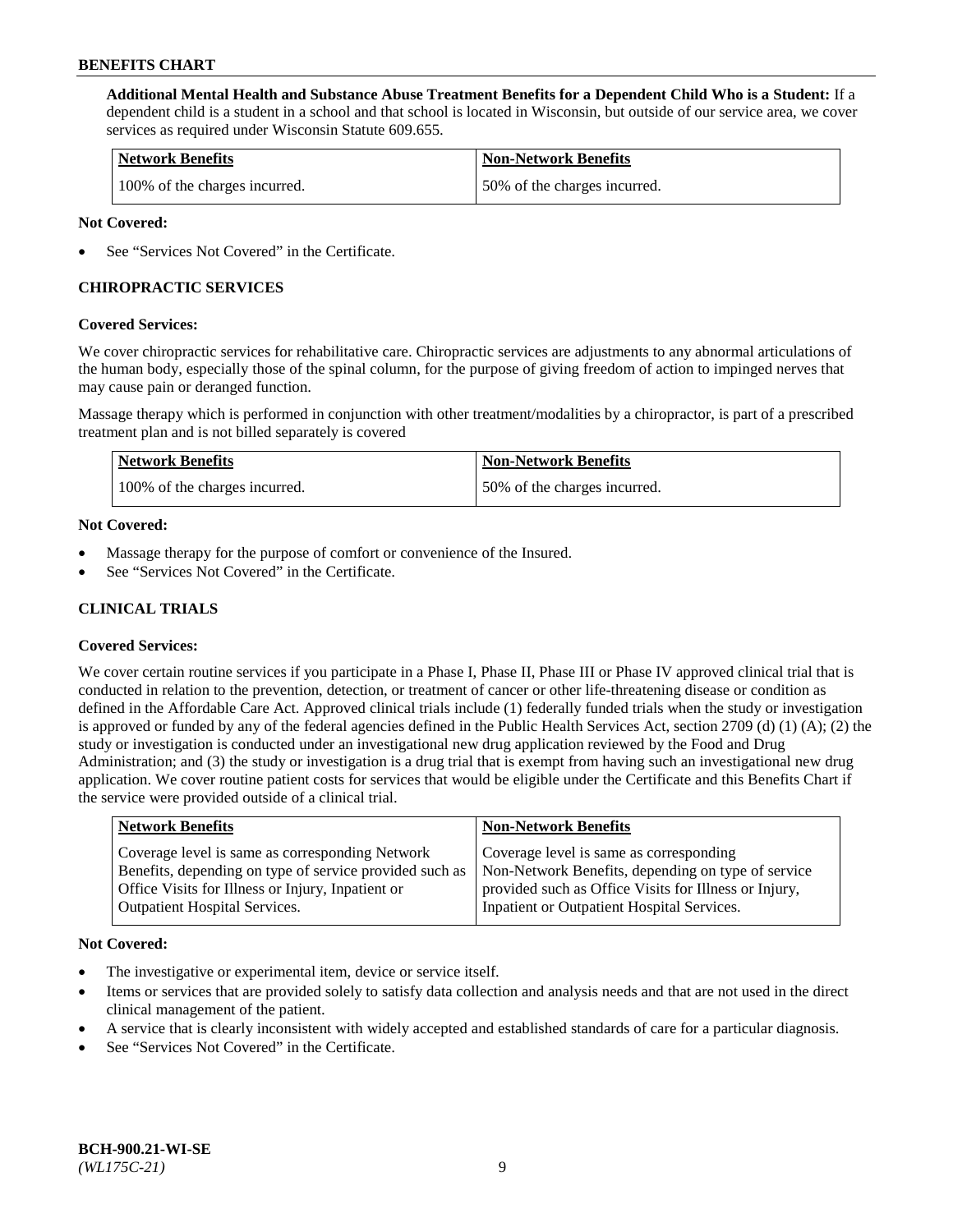## **DENTAL SERVICES**

## **Covered Services:**

We cover services as described below.

**Accidental Dental Services:** We cover dentally necessary services to treat and restore damage done to sound, natural, unrestored teeth as a result of an accidental injury. Coverage is for damage caused by external trauma to face and mouth only, not for cracked or broken teeth, which result from biting or chewing. We cover restorations, root canals, crowns and replacement of teeth lost that are directly related to the accident in which the Insured was involved. We cover initial exam, x-rays and palliative treatment including extractions, and other oral surgical procedures directly related to the accident. Subsequent treatment must be initiated within the policies time-frame and must be directly related to the accident. We do not cover restoration and replacement of teeth that are not "sound and natural" at the time of the accident.

Full mouth rehabilitations to correct occlusion (bite) and malocclusion (misaligned teeth not due to the accident) are not covered.

When an implant-supported dental prosthetic treatment is pursued, the accidental dental benefit will be applied to the prosthetic procedure. Benefits are limited to the amount that would be paid toward the placement of a removable dental prosthetic appliance that could be used in the absence of implant treatment. Care must be provided or pre-authorized by a HealthPartners dentist.

| <b>Network Benefits</b>       | <b>Non-Network Benefits</b>  |
|-------------------------------|------------------------------|
| 100% of the charges incurred. | 50% of the charges incurred. |

For all accidental dental services, treatment and/or restoration must be initiated within six months of the date of the injury. Coverage is limited to the initial course of treatment and/or initial restoration. Services must be provided within 24 months of the date of injury to be covered.

### **Medical Referral Dental Services**

**Medically Necessary Outpatient Dental Services:** We cover medically necessary outpatient dental services. Coverage is limited to dental services required for treatment of an underlying medical condition, e.g., removal of teeth to complete radiation treatment for cancer of the jaw, cysts and lesions.

| <b>Network Benefits</b>       | <b>Non-Network Benefits</b>  |
|-------------------------------|------------------------------|
| 100% of the charges incurred. | 50% of the charges incurred. |

**Medically Necessary Hospitalization and Anesthesia for Dental Care:** We cover medically necessary hospitalization for dental care. This is limited to charges incurred by an Insured who: (1) is a child under age  $5$ ; (2) is severely disabled; (3) has a medical condition, and requires hospitalization or general anesthesia for dental care treatment; or (4) is a child between ages 5 and 12 and care in dental offices has been attempted unsuccessfully and usual methods of behavior modification have not been successful, or when extensive amounts of restorative care, exceeding four appointments, are required. Coverage is limited to facility and anesthesia charges. Oral surgeon/dentist professional fees are not covered. The following are examples, though not all-inclusive, of medical conditions which may require hospitalization for dental services: severe asthma, severe airway obstruction or hemophilia. Hospitalization required due to the behavior of the Insured or due to the extent of the dental procedure is not covered.

| Network Benefits              | <b>Non-Network Benefits</b>  |
|-------------------------------|------------------------------|
| 100% of the charges incurred. | 50% of the charges incurred. |

**Medical Complications of Dental Care:** We cover medical complications of dental care. Treatment must be medically necessary care and related to medical complications of non-covered dental care, including complications of the head, neck, or substructures.

| Network Benefits              | Non-Network Benefits         |
|-------------------------------|------------------------------|
| 100% of the charges incurred. | 50% of the charges incurred. |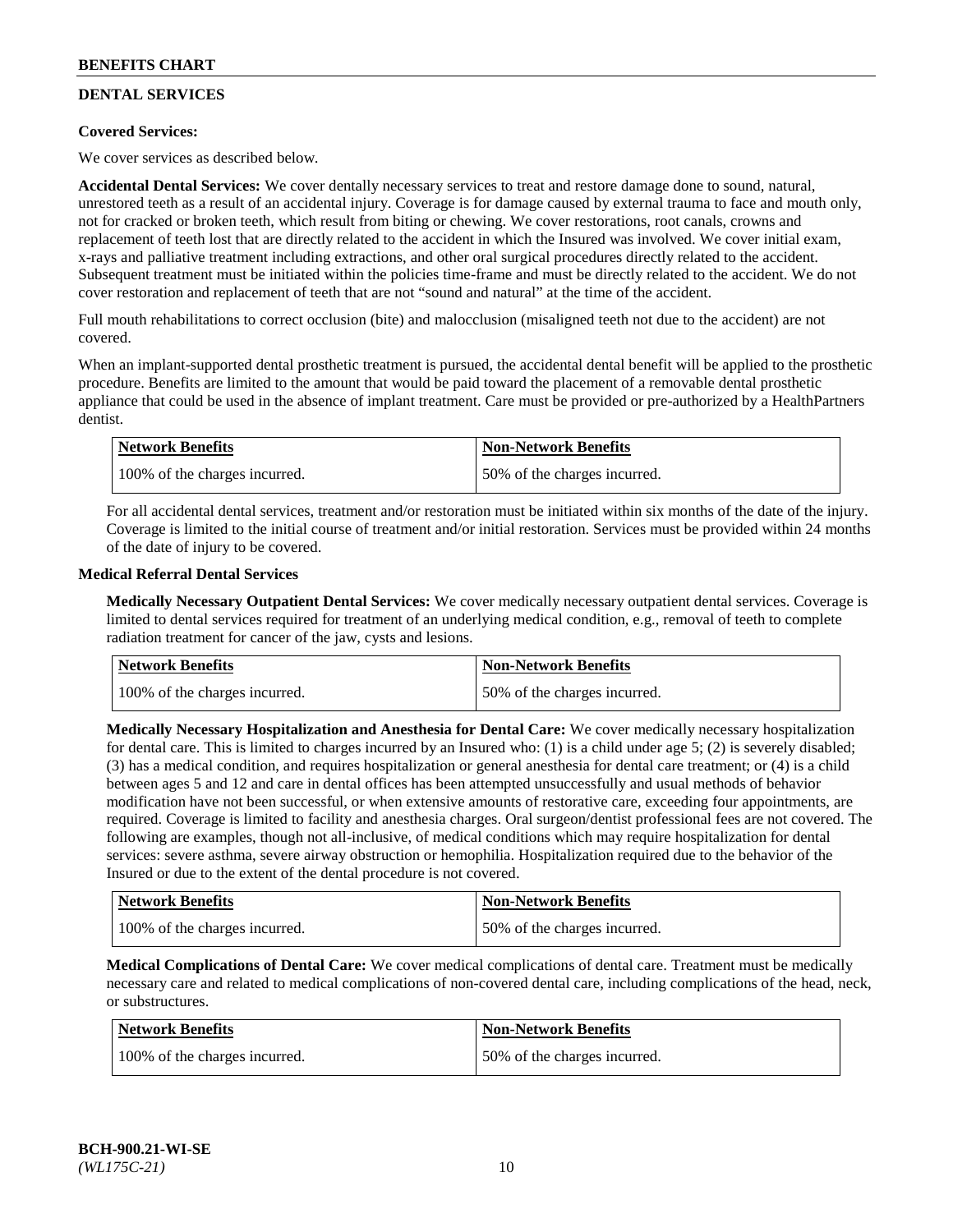**Oral Surgery:** We cover oral surgery. Coverage is limited to treatment of medical conditions requiring oral surgery, such as treatment of oral neoplasm, non-dental cysts, fracture of the jaws, trauma of the mouth and jaws, and any other oral surgery procedures provided as medically necessary dental services.

| <b>Network Benefits</b>       | Non-Network Benefits         |
|-------------------------------|------------------------------|
| 100% of the charges incurred. | 50% of the charges incurred. |

**Treatment of Cleft Lip and Cleft Palate:** We cover treatment of cleft lip and cleft palate of a dependent child, including orthodontic treatment and oral surgery directly related to the cleft. Dental services which are not required for the treatment of cleft lip or cleft palate are not covered. If a dependent child covered under the Certificate and Benefits Chart is also covered under a dental plan which includes orthodontic services, that dental plan shall be considered primary for the necessary orthodontic services. Oral appliances are subject to the same copayment, conditions and limitations as durable medical equipment.

| <b>Network Benefits</b>                               | <b>Non-Network Benefits</b>                            |
|-------------------------------------------------------|--------------------------------------------------------|
| Coverage level is same as corresponding Network       | Coverage level is same as corresponding                |
| Benefits, depending on type of service provided, such | Non-Network Benefits, depending on type of service     |
| as Office Visits for Illness or Injury, Inpatient or  | provided, such as Office Visits for Illness or Injury, |
| Outpatient Hospital Services.                         | Inpatient or Outpatient Hospital Services.             |

**Treatment of Temporomandibular Disorder (TMD) and Craniomandibular Disorder (CMD):** We cover diagnostic procedures, surgical treatment and non-surgical treatment (including intraoral splint therapy devices) for temporomandibular disorder (TMD) and craniomandibular disorder (CMD), which is medically necessary care. Dental services which are not required to directly treat TMD or CMD are not covered.

| <b>Network Benefits</b>       | <b>Non-Network Benefits</b>  |
|-------------------------------|------------------------------|
| 100% of the charges incurred. | 50% of the charges incurred. |

### **Not Covered:**

- Dental treatment, procedures or services not listed in this Benefits Chart.
- Accident-related dental services if treatment is: (1) provided to teeth which are not sound and natural; (2) to teeth which have been restored; (3) initiated beyond six months from the date of the injury; (4) received beyond the initial treatment or restoration; or (5) received beyond 24 months from the date of injury.
- Oral surgery to remove wisdom teeth.
- Orthognathic treatment or procedures and all related services.
- See "Services Not Covered" in the Certificate.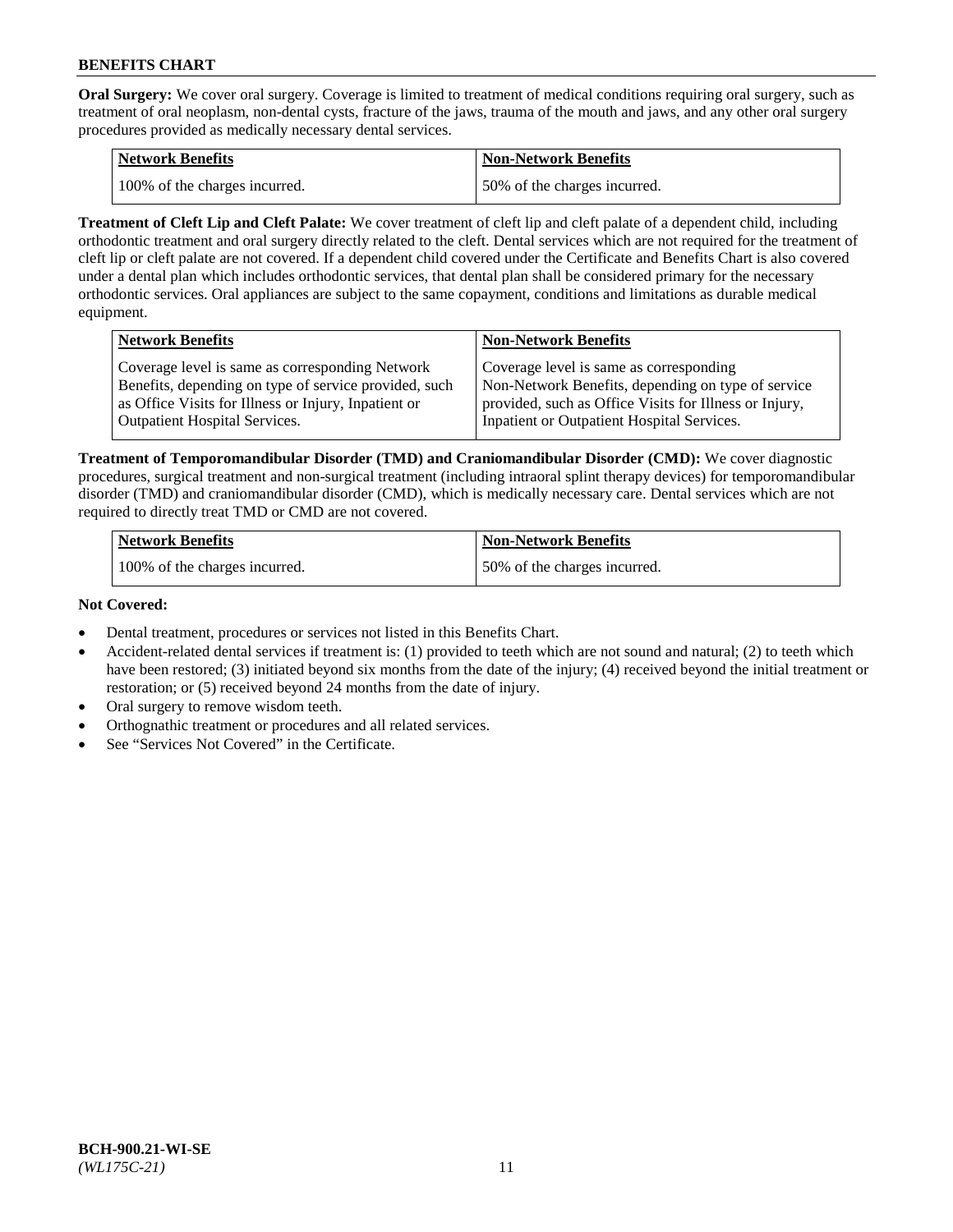## **DIAGNOSTIC IMAGING SERVICES**

### **Covered Services:**

We cover diagnostic imaging, when ordered by a provider and provided in a clinic or outpatient hospital facility.

For Network Benefits, non-emergent, scheduled outpatient Magnetic Resonance Imaging (MRI) and Computed Tomography (CT) must be provided at a designated facility. Your physician or facility will obtain or verify prior authorization for these services, as needed.

We cover services provided in a clinic or outpatient hospital facility. To see the benefit level for inpatient hospital or skilled nursing facility services, see benefits under "Inpatient Hospital and Skilled Nursing Facility Services".

### **Outpatient Magnetic Resonance Imaging (MRI) and Computed Tomography (CT)**

| <b>Network Benefits</b>       | <b>Non-Network Benefits</b>  |
|-------------------------------|------------------------------|
| 100% of the charges incurred. | 50% of the charges incurred. |

### **All Other Outpatient Diagnostic Imaging Services**

#### **Services for Illness or Injury**

| Network Benefits              | <b>Non-Network Benefits</b>  |
|-------------------------------|------------------------------|
| 100% of the charges incurred. | 50% of the charges incurred. |

### **Preventive Services (MRI/CT procedures are not considered preventive)**

Diagnostic imaging services associated with preventive services are covered at the benefit level shown in the "Preventive Services" section of this Benefits Chart.

### **Not Covered:**

See "Services Not Covered" in the Certificate.

## **DURABLE MEDICAL EQUIPMENT, PROSTHETICS, ORTHOTICS AND SUPPLIES**

#### **Covered Services:**

We cover equipment and services, as described below.

We cover durable medical equipment and services, prosthetics, orthotics and supplies, subject to the limitations below, including certain disposable supplies, enteral feedings and the following diabetic supplies and equipment: glucose monitors, insulin pumps limited to the purchase of one pump per year, syringes, blood and urine test strips and other diabetic supplies as deemed medically appropriate and necessary, for Insureds with gestational, Type I or Type II diabetes.

We cover external hearing aids, cochlear implants, and related treatment prescribed by a physician or by a licensed audiologist for Insureds under 18 years of age who have hearing loss.

We also cover basic hearing aids for Insureds age 18 or older for the correction of a hearing impairment.

Osseointegrated or bone-anchored hearing aids are only covered for Insureds who have hearing loss that is not correctable by any other procedure.

Hearing aids are limited to one basic, standard hearing aid for each ear every three years.

A basic hearing aid is defined as a hearing device that consists of a microphone, amplifier, volume control, battery and receiver, which is up to date using the latest technology. It does not include upgrades above and beyond the functionality of a basic hearing aid, including, but not limited to, hearing improvements for group settings, background noise, Bluetooth/remote control functionality, or extended warranties. Charges for upgrades above the cost of a basic, standard hearing aid are not covered.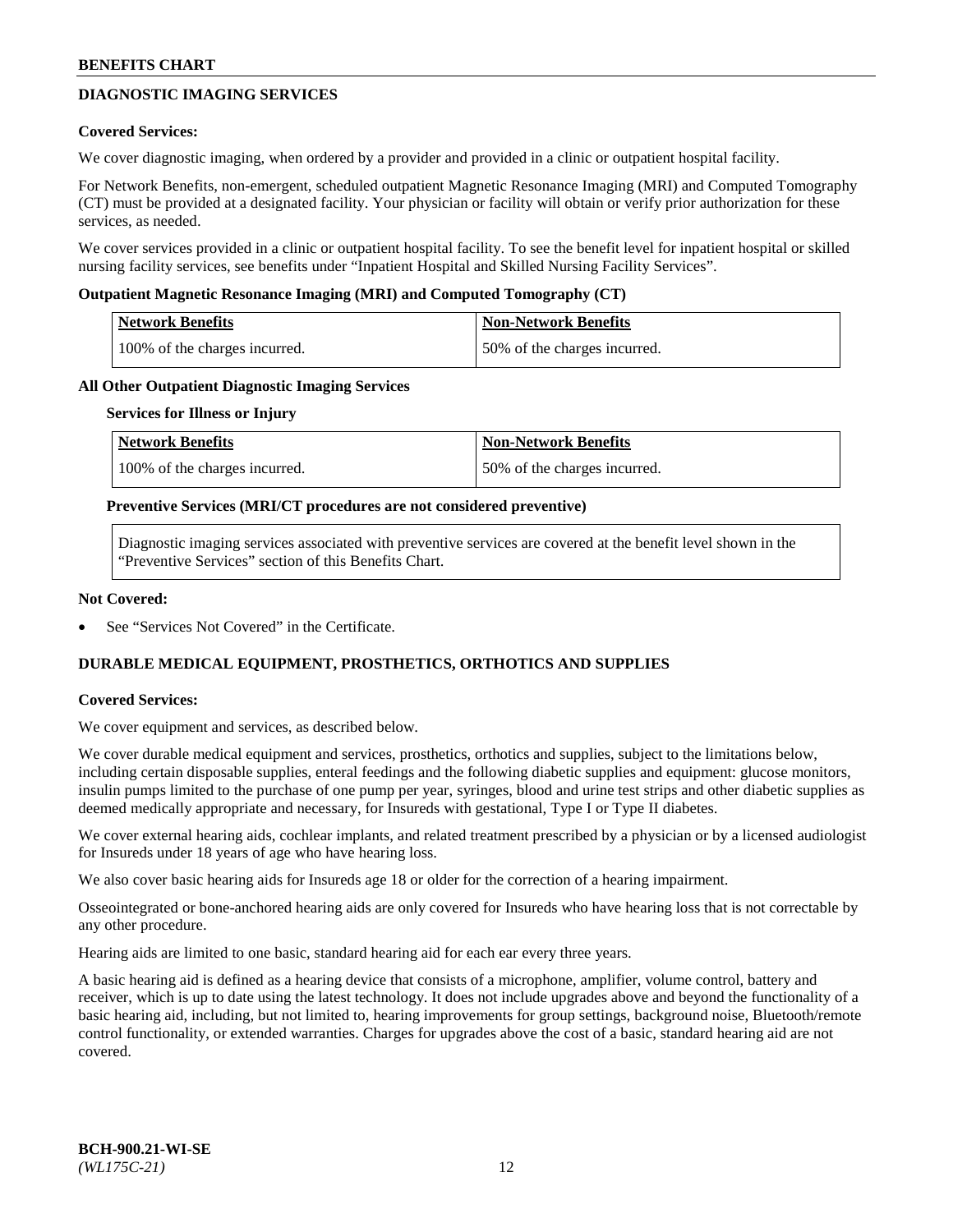## **Diabetic Supplies Purchased at a Pharmacy**

| <b>Network Benefits</b>       | <b>Non-Network Benefits</b>  |
|-------------------------------|------------------------------|
| 100% of the charges incurred. | 50% of the charges incurred. |

#### **Diabetic Supplies Purchased from a Non-Pharmacy Provider**

| <b>Network Benefits</b>                                               | <b>Non-Network Benefits</b>  |
|-----------------------------------------------------------------------|------------------------------|
| 100% of the charges incurred if purchased from an<br>approved vendor. | 50% of the charges incurred. |

#### **Special Dietary Treatment for Phenylketonuria (PKU) if it meets our medical coverage criteria**

| <b>Network Benefits</b>       | <b>Non-Network Benefits</b>  |
|-------------------------------|------------------------------|
| 100% of the charges incurred. | 50% of the charges incurred. |

### **Oral Amino Acid Based Elemental Formula if it meets our Medical Coverage Criteria**

| Network Benefits              | <b>Non-Network Benefits</b>  |
|-------------------------------|------------------------------|
| 100% of the charges incurred. | 50% of the charges incurred. |

### **All Other Durable Medical Equipment, Prosthetics, Orthotics and Supplies**

| <b>Network Benefits</b>       | <b>Non-Network Benefits</b>  |
|-------------------------------|------------------------------|
| 100% of the charges incurred. | 50% of the charges incurred. |

### **Limitations:**

Coverage of durable medical equipment is limited by the following:

- No more than a 93-day supply of diabetic supplies are covered and dispensed at a time.
- Payment will not exceed the cost of an alternate piece of equipment or service that is effective and medically necessary.
- For prosthetic benefits, other than oral appliances for cleft lip and cleft palate, payment will not exceed the cost of an alternate piece of equipment or service that is effective, medically necessary and enables Insureds to conduct standard activities of daily living.
- We reserve the right to determine if an item will be approved for rental vs. purchase.
- We require that certain diabetic supplies and equipment be purchased at a pharmacy.
- Diabetic supplies and equipment are limited to certain models and brands.
- Durable medical equipment and supplies must be obtained or repaired by approved vendors.
- Covered services and supplies are based on established medical policies which are subject to periodic review and modification by the medical or dental directors. Our medical policy for diabetic supplies includes information on our required models and brands. These medical policies (medical coverage criteria) are available by calling Member Services, or logging on to your "*my*HealthPartners" account a[t healthpartners.com.](https://www.healthpartners.com/hp/index.html)

#### **Not Covered:**

Items which are not eligible for coverage include, but are not limited to:

- Replacement or repair of any covered items, if the items are (i) damaged or destroyed by misuse, abuse or carelessness, (ii) lost; or (iii) stolen.
- Duplicate or similar items.
- Labor and related charges for repair of any covered items which are more than the cost of replacement by an approved vendor.
- Sales tax, mailing, delivery charges, service call charges.
- Items which are primarily educational in nature or for hygiene, vocation, comfort, convenience or recreation.
- Communication aids or devices: equipment to create, replace or augment communication abilities including, but not limited to, speech processors, receivers, communication boards, or computer or electronic assisted communication.
- Implantable and osseointegrated or bone-anchored hearing aids and their fitting, except as specifically described in this Benefits Chart. This exclusion does not apply to cochlear implants.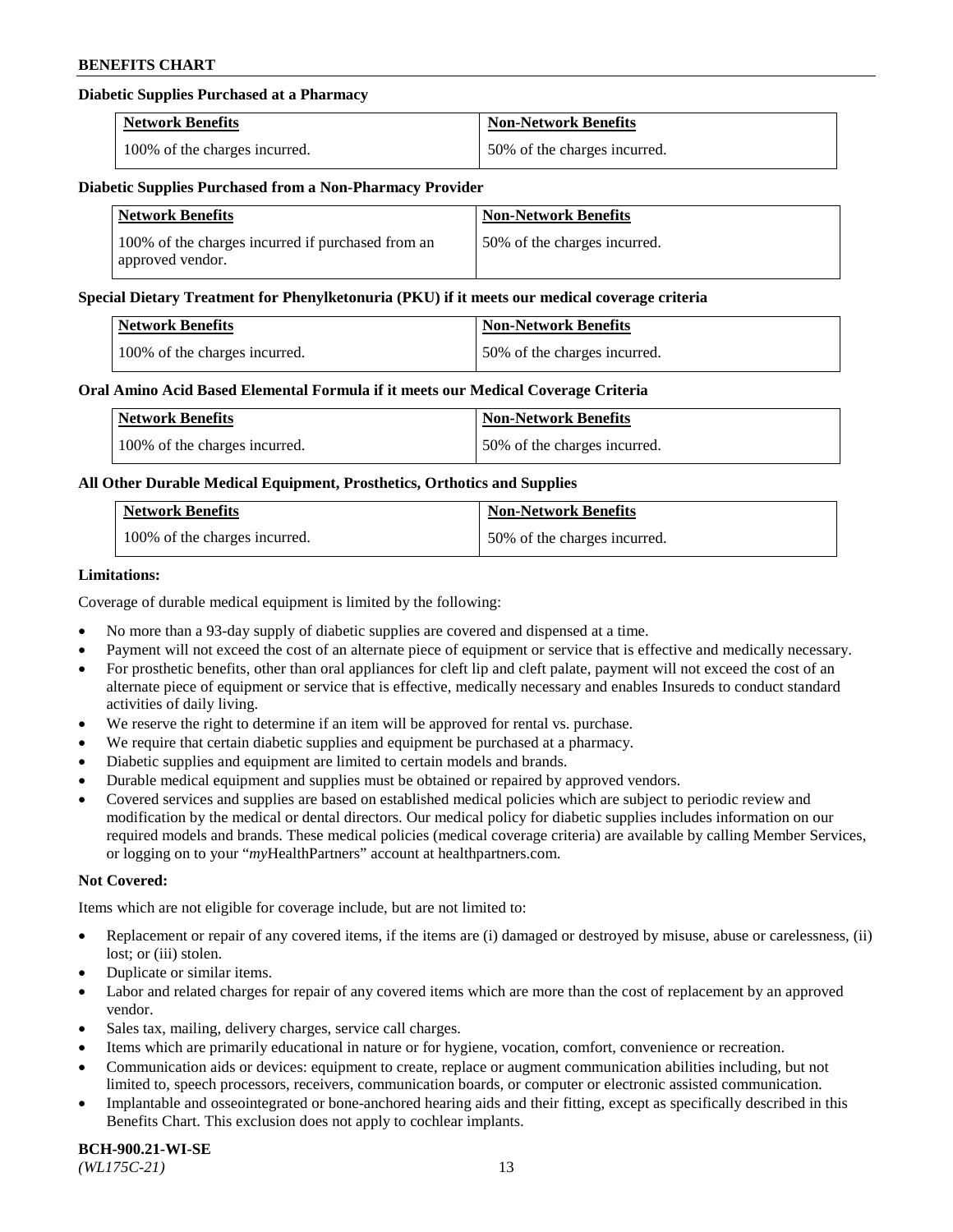- Eyeglasses, contact lenses and their fitting, measurement and adjustment, except as specifically described in this Benefits Chart.
- Hair prostheses (wigs).
- Household equipment which primarily has customary uses other than medical, such as, but not limited to, exercise cycles, air purifiers, central or unit air conditioners, water purifiers, non-allergenic pillows, mattresses or waterbeds.
- Household fixtures including, but not limited to, escalators or elevators, ramps, swimming pools and saunas.
- Modifications to the structure of the home including, but not limited to, wiring, plumbing or charges for installation of equipment.
- Vehicle, car or van modifications including, but not limited to, hand brakes, hydraulic lifts and car carrier.
- Rental equipment while owned equipment is being repaired by non-contracted vendors, beyond one month rental of medically necessary equipment.
- Other equipment and supplies, including but not limited to assistive devices, that we determine are not eligible for coverage.
- See "Services Not Covered" in the Certificate.

## **EMERGENCY AND URGENTLY NEEDED CARE SERVICES**

## **Covered Services:**

We cover services for emergency care and urgently needed care if the services are otherwise eligible for coverage under the Certificate.

**Urgently Needed Care.** These are services to treat an unforeseen illness or injury that:

- are required in order to prevent a serious deterioration in your health; and
- cannot be delayed until the next available clinic or office hours.

| <b>Network Benefits</b>       | <b>Non-Network Benefits</b> |
|-------------------------------|-----------------------------|
| 100% of the charges incurred. | See Network Benefits.       |

**Emergency Care.** These are services to treat:

- the sudden, unexpected onset of illness or injury which, if left untreated or unattended until the next available clinic or office hours, would result in hospitalization; or
- a condition requiring professional health services immediately necessary to preserve life or stabilize health.

When reviewing claims for coverage of emergency services, our medical director will take into consideration a reasonable layperson's belief that the circumstances required immediate medical care that could not wait until the next working day or next available clinic appointment.

## **Emergency Care in a Hospital Emergency Room, including Professional Services of a Physician**

| <b>Network Benefits</b>       | <b>Non-Network Benefits</b> |
|-------------------------------|-----------------------------|
| 100% of the charges incurred. | See Network Benefits.       |

## **Inpatient Emergency Care in a Hospital**

| <b>Network Benefits</b>       | <b>Non-Network Benefits</b> |
|-------------------------------|-----------------------------|
| 100% of the charges incurred. | See Network Benefits.       |

## **Not Covered:**

See "Services Not Covered" in the Certificate.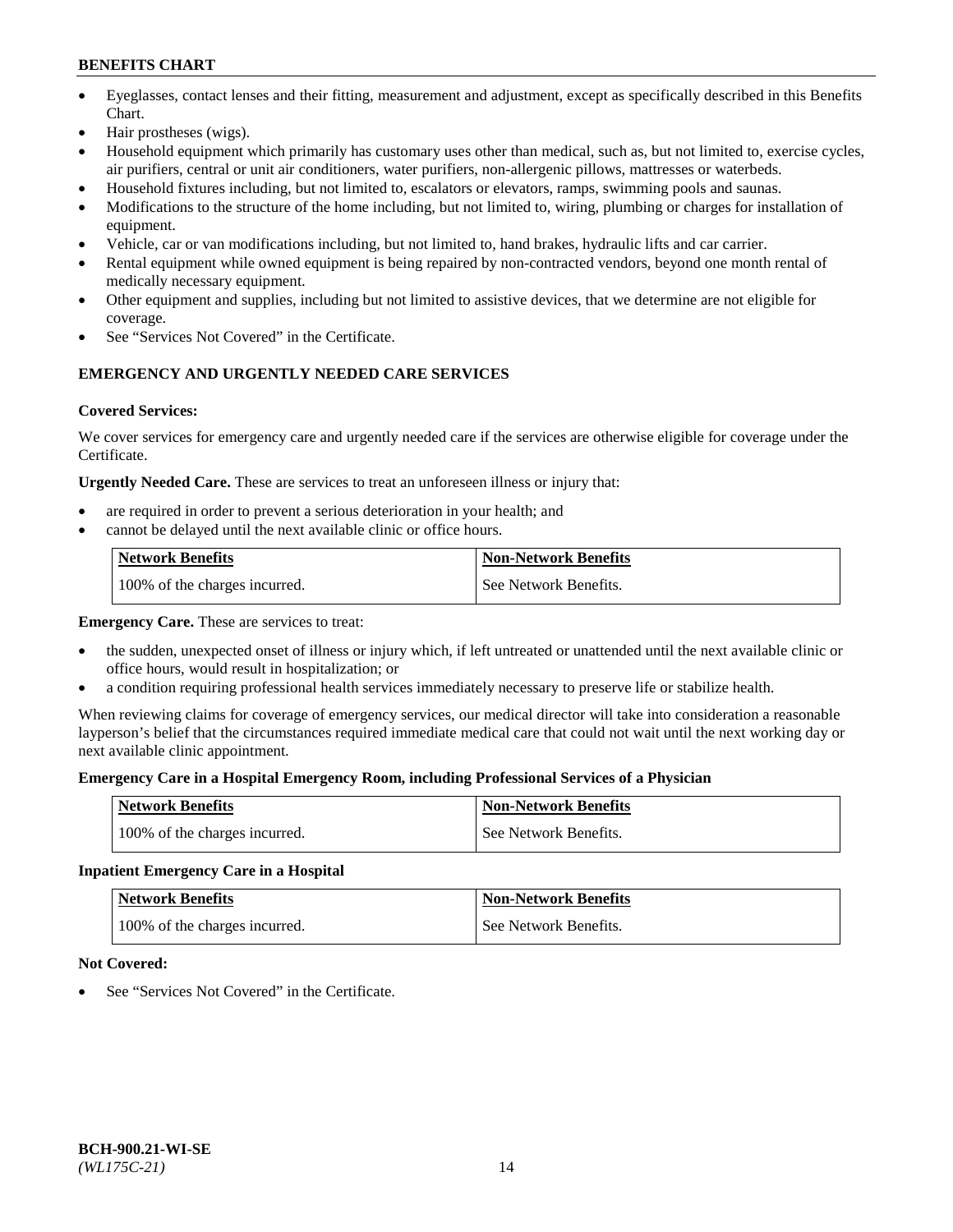## **GENE THERAPY**

## **Covered Services:**

We cover gene therapy treatment if it meets our medical coverage criteria.

| <b>Network Benefits</b>                                                                                                                                                                                 | <b>Non-Network Benefits</b> |
|---------------------------------------------------------------------------------------------------------------------------------------------------------------------------------------------------------|-----------------------------|
| Coverage level is same as corresponding Network<br>Benefits, depending on type of service provided such as<br>Office Visits for Illness or Injury, Inpatient or<br><b>Outpatient Hospital Services.</b> | No coverage.                |

## **Limitations:**

- Gene therapy must be provided by a designated provider.
- Specific types of gene therapy are limited to therapies and conditions specified in our medical coverage criteria.

## **Not Covered:**

See "Services Not Covered" in the Certificate.

## **HEALTH EDUCATION**

### **Covered Services:**

We cover education for preventive services and education for the management of chronic health problems (such as diabetes).

| <b>Network Benefits</b>                                     | <b>Non-Network Benefits</b>  |
|-------------------------------------------------------------|------------------------------|
| 100% of the charges incurred.<br>Deductible does not apply. | 50% of the charges incurred. |

#### **Not Covered:**

See "Services Not Covered" in the Certificate.

## **HOME-BASED HEALTH ASSESSMENT PROGRAM**

#### **Covered Services:**

If you meet our criteria for coverage, you may qualify for our home-based comprehensive health risk assessment program. The program covers a health assessment with a designated nurse practitioner.

| Network Benefits                                            | <b>Non-Network Benefits</b> |
|-------------------------------------------------------------|-----------------------------|
| 100% of the charges incurred.<br>Deductible does not apply. | No coverage.                |

### **Not Covered:**

See "Services Not Covered" in the Certificate.

## **HOME HEALTH SERVICES**

#### **Covered Services:**

We cover skilled nursing services, physical therapy, occupational therapy, speech therapy, respiratory therapy and other therapeutic services, non-routine prenatal and postnatal services, routine postnatal well child visits, as described in our medical coverage criteria, phototherapy services for newborns, home health aide services and other eligible home health services when provided in your home, if you are homebound (i.e., unable to leave home without considerable effort due to a medical condition). Lack of transportation does not constitute homebound status. For phototherapy services for newborns and high risk prenatal services, supplies and equipment are included.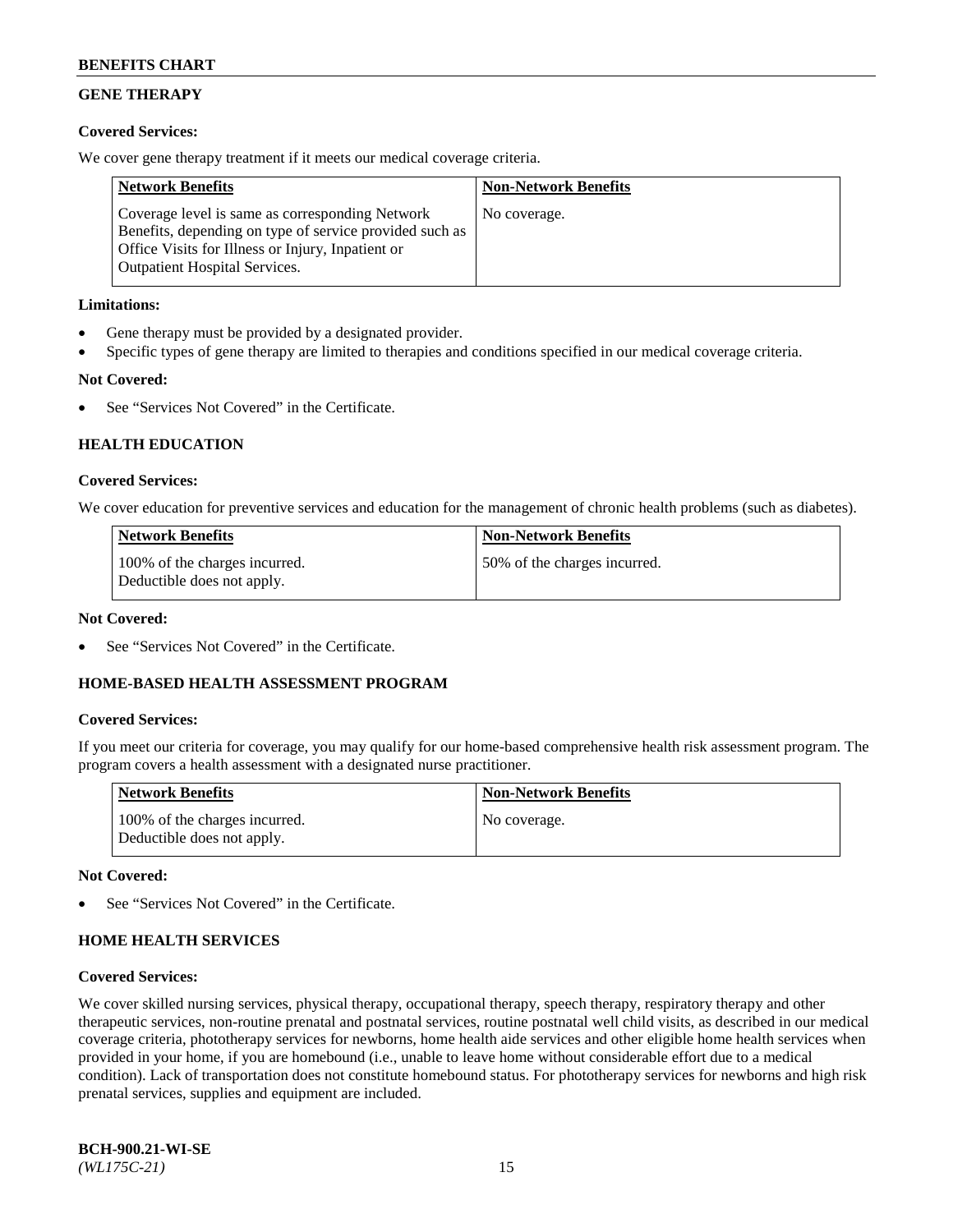We cover total parenteral nutrition/intravenous ("TPN/IV") therapy, equipment, supplies and drugs in connection with IV therapy. IV line care kits are covered under Durable Medical Equipment.

We cover palliative care benefits. Palliative care includes symptom management, education and establishing goals of care. We waive the requirement that you be homebound for a limited number of home visits for palliative care (as shown in this Benefits Chart), if you have a life-threatening, non-curable condition which has a prognosis of survival of two years or less. Additional palliative care visits are eligible under the home health services benefit if you are homebound and meet all other requirements defined in this section.

You do not need to be homebound to receive total parenteral nutrition/intravenous ("TPN/IV") therapy.

Home health services are eligible and covered only when:

- medically necessary; and
- provided as rehabilitative care, terminal care or maternity care; and
- ordered by a physician, and included in the written home care plan.

## **Physical Therapy, Occupational Therapy, Speech Therapy, Respiratory Therapy, Home Health Aide Services and Palliative Care**

| <b>Network Benefits</b>       | <b>Non-Network Benefits</b>  |
|-------------------------------|------------------------------|
| 100% of the charges incurred. | 50% of the charges incurred. |

## **TPN/IV Therapy, Skilled Nursing Services, Non-Routine Prenatal/Postnatal Services, and Phototherapy**

| <b>Network Benefits</b>       | <b>Non-Network Benefits</b>  |
|-------------------------------|------------------------------|
| 100% of the charges incurred. | 50% of the charges incurred. |

Each 24-hour visit (or shifts up to 24-hour visits) equals one visit and counts toward the Maximum visits for all other services shown below. Any visit that lasts less than 24 hours regardless of the length of the visit, will count as one visit toward the Maximum visits for all other services shown below. All visits must be medically necessary and benefit eligible.

#### **Routine Prenatal/Postnatal Services and Child Health Supervision Services**

| Network Benefits                                            | <b>Non-Network Benefits</b>  |
|-------------------------------------------------------------|------------------------------|
| 100% of the charges incurred.<br>Deductible does not apply. | 50% of the charges incurred. |

## **Maximum Visits for Palliative Care**

If you are eligible to receive palliative care in the home and you are not homebound, there is a maximum of 12 visits per calendar year.

#### **Maximum Visits for All Services Other Than Palliative Care**

| Network Benefits             | <b>Non-Network Benefits</b>    |
|------------------------------|--------------------------------|
| 60 visits per calendar year. | 1 30 visits per calendar year. |

Each visit provided under the Network Benefits and Non-Network Benefits counts toward the maximums shown under both Maximum visits sections. The routine postnatal well child visits do not count toward the visit limit.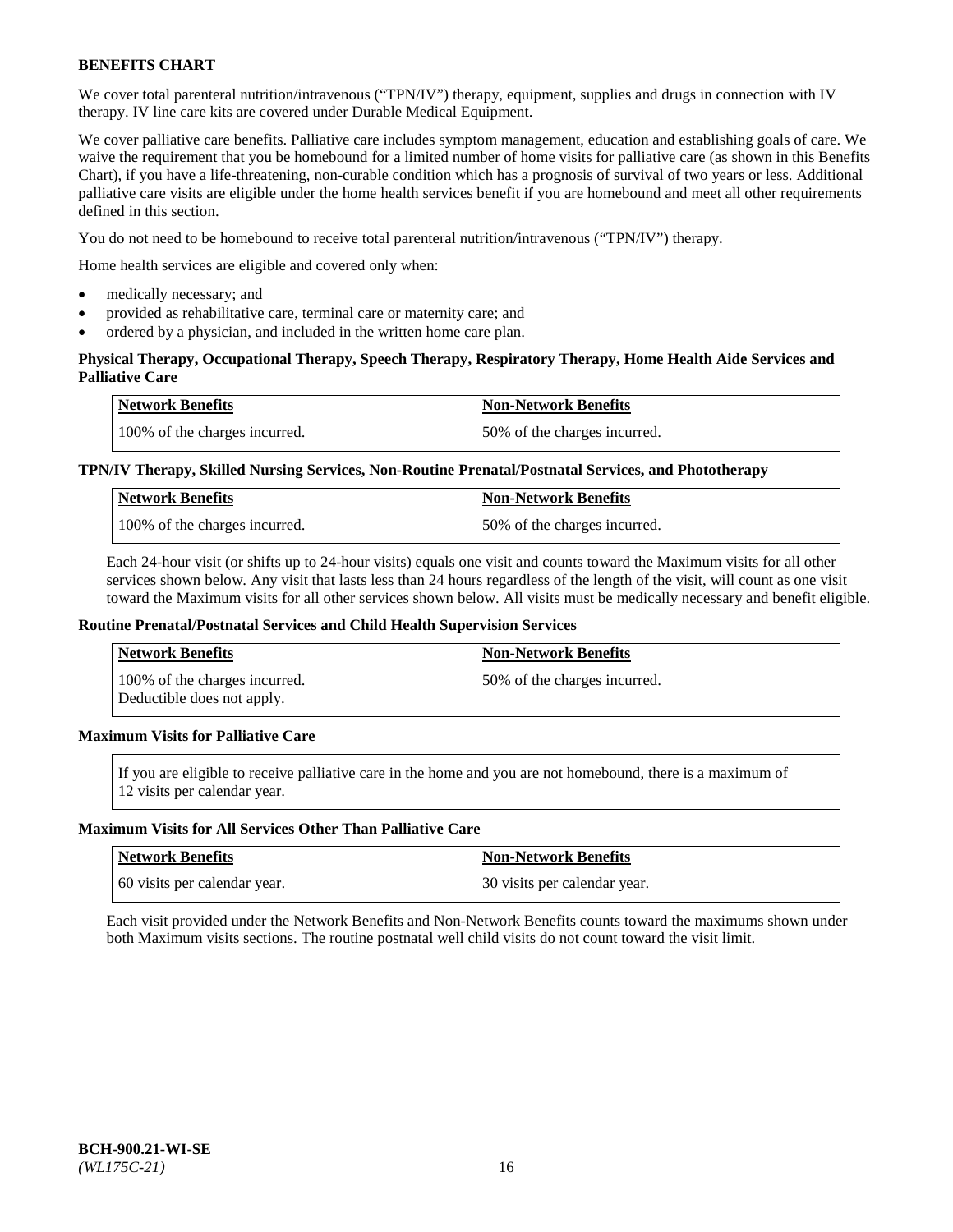### **Limitations:**

- Home health services are not provided as a substitute for a primary caregiver in the home or as relief (respite) for a primary caregiver in the home. We will not reimburse family members or residents in your home for the above services.
- A service shall not be considered a skilled nursing service merely because it is performed by, or under the direct supervision of, a licensed nurse. Where a service (such as tracheotomy suctioning or ventilator monitoring) or like services, can be safely and effectively performed by a non-medical person (or self-administered), without the direct supervision of a licensed nurse, the service shall not be regarded as a skilled nursing service, whether or not a skilled nurse actually provides the service. The unavailability of a competent person to provide a non-skilled service shall not make it a skilled service when a skilled nurse provides it. Only the skilled nursing component of so-called "blended" services (i.e. services which include skilled and non-skilled components) are covered under this Benefits Chart.

## **Not Covered:**

- Financial or legal counseling services.
- Housekeeping or meal services in your home.
- Private duty nursing services.
- Services provided by a family member or enrollee, or a resident in the enrollee's home.
- Vocational rehabilitation and recreational or educational therapy. Recreation therapy is therapy provided solely for the purpose of recreation, including, but not limited to: (a) requests for physical therapy or occupational therapy to improve athletic ability, and (b) braces or guards to prevent sports injuries.
- See "Services Not Covered" in the Certificate.

## **HOME HOSPICE SERVICES**

## **Applicable Definitions:**

**Part-time.** This is up to two hours of service per day, more than two hours is considered continuous care.

**Continuous Care.** This is from two to twelve hours of service per day provided by a registered nurse, licensed practical nurse, or home health aide, during a period of crisis in order to maintain a terminally ill patient at home.

**Appropriate Facility.** This is a nursing home, hospice residence, or other inpatient facility.

**Custodial Care Related to Hospice Services.** This means providing assistance in the activities of daily living and the care needed by a terminally ill patient which can be provided by primary caregiver (i.e., family member or friend) who is responsible for the patient's home care.

## **Covered Services:**

**Home Hospice Program.** We cover the services described below if you are terminally ill and accepted as a home hospice program participant. You must meet the eligibility requirements of the program, and elect to receive services through the home hospice program. The services will be provided in your home, with inpatient care available when medically necessary as described below. If you elect to receive hospice services, you do so in lieu of curative treatment for your terminal illness for the period you are enrolled in the home hospice program.

**Eligibility:** In order to be eligible to be enrolled in the home hospice program, you must: (1) be a terminally ill patient (prognosis of six months or less); (2) have chosen a palliative treatment focus (i.e., emphasizing comfort and supportive services rather than treatment attempting to cure the disease or condition); and (3) continue to meet the terminally ill prognosis as reviewed by our medical director or his or her designee over the course of care. You may withdraw from the home hospice program at any time.

**Eligible Services:** Hospice services include the following services provided in accordance with an approved hospice treatment plan.

- Home Health Services:
	- o Part-time care provided in your home by an interdisciplinary hospice team (which may include a physician, nurse, social worker, and spiritual counselor) and medically necessary home health services are covered.
	- o One or more periods of continuous care in your home or in a setting which provides day care for pain or symptom management, when medically necessary, will be covered.
- Inpatient Services: We cover medically necessary inpatient services.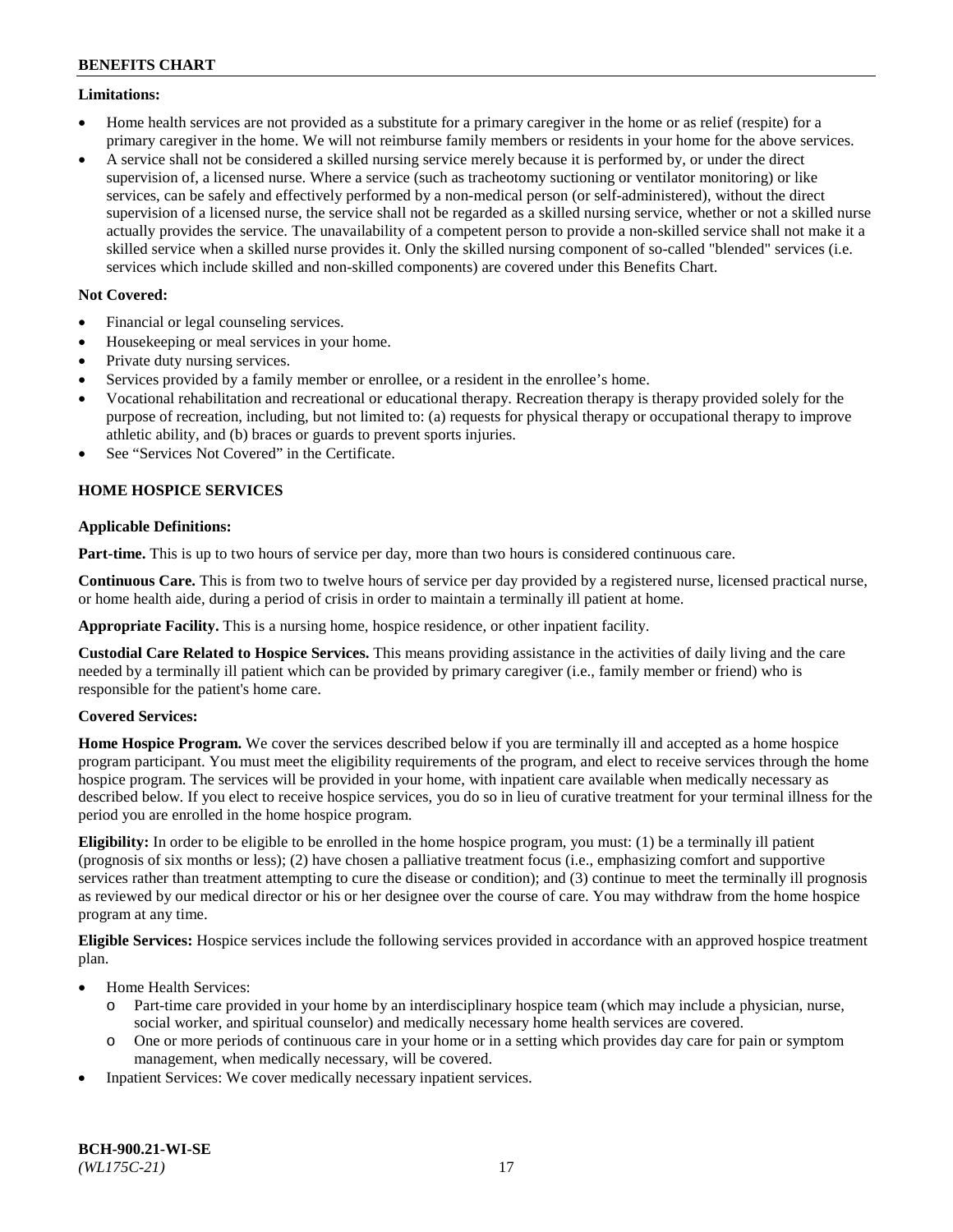- Other Services:
	- Respite care is covered for care in your home or in an appropriate facility, to give your primary caregivers (i.e., family members or friends) rest and/or relief when necessary in order to maintain a terminally ill patient at home.
	- o Medically necessary medications for pain and symptom management.
	- o Semi-electric hospital beds and other durable medical equipment are covered.
	- Emergency and non-emergency care is covered.

| Network Benefits              | <b>Non-Network Benefits</b>  |
|-------------------------------|------------------------------|
| 100% of the charges incurred. | 50% of the charges incurred. |

Respite care is limited to 5 days per episode, and respite care and continuous care combined are limited to 30 days.

## **Not Covered:**

- Financial or legal counseling services.
- Housekeeping or meal services in your home.
- Custodial or maintenance care related to hospice services, whether provided in the home or in a nursing home.
- Any service not specifically described as covered services under this home hospice services benefits.
- Any services provided by members of your family or residents in your home.
- See "Services Not Covered" in the Certificate.

## **HOSPITAL AND SKILLED NURSING FACILITY SERVICES**

## **Covered Services:**

We cover services as described below.

## **Medical or Surgical Hospital Services**

**Inpatient Hospital Services:** We cover the following medical or surgical services, for the treatment of acute illness or injury, which require the level of care only provided in an acute care facility. These services must be authorized by a physician.

Inpatient hospital services include: room and board; the use of operating or maternity delivery rooms; intensive care facilities; newborn nursery facilities; general nursing care, anesthesia, laboratory and diagnostic imaging services, radiation therapy, physical therapy, prescription drugs or other medications administered during treatment, blood and blood products (unless replaced), and blood derivatives, and other diagnostic or treatment related hospital services; physician and other professional medical and surgical services provided while in the hospital, including gender reassignment surgery that meets medical coverage criteria.

We cover, following a vaginal delivery, a minimum of 48 hours of inpatient care for the mother and newborn child. We cover, following a caesarean section delivery, a minimum of 96 hours of inpatient care for the mother and newborn child.

Group health plans and health insurance issuers generally may not, under Federal law, restrict benefits for any hospital length of stay in connection with childbirth for the mother of newborn child to less than 48 hours following a vaginal delivery, or less than 96 hours following a caesarean section. However, Federal law generally does not prohibit the mother's or newborn's attending provider, after consulting with the mother, from discharging the mother or her newborn earlier than 48 hours (or 96 hours as applicable). In any case plans and issuers may not, under Federal law, require that a provider obtain authorization from the plan or the insurance issuer for prescribing a length of stay not in excess of 48 hours (or 96 hours).

| <b>Network Benefits</b>       | Non-Network Benefits         |
|-------------------------------|------------------------------|
| 100% of the charges incurred. | 50% of the charges incurred. |

Each Insured's admission or confinement, including that of a newborn child, is separate and distinct from the admission or confinement of any other Insured.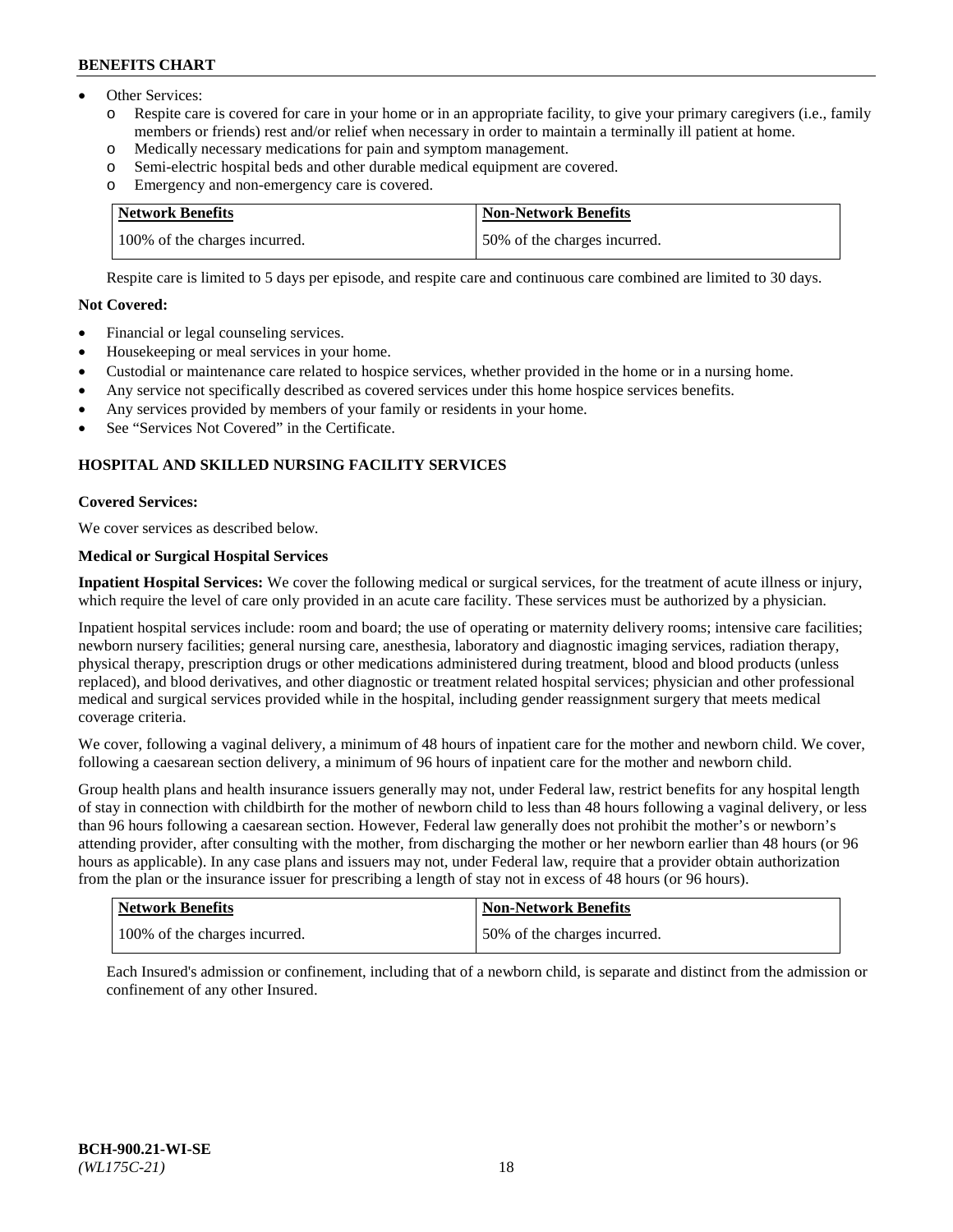**Outpatient Hospital, Ambulatory Care or Surgical Facility Services:** We cover the following medical and surgical services, for diagnosis or treatment of illness or injury on an outpatient basis. These services must be authorized by a physician.

Outpatient services include: use of operating rooms, maternity delivery rooms or other outpatient departments, rooms or facilities; and the following outpatient services: general nursing care, anesthesia, laboratory and diagnostic imaging services, radiation therapy, physical therapy, drugs administered during treatment, blood and blood products (unless replaced), and blood derivatives, and other diagnostic or treatment related outpatient services; physician and other professional medical and surgical services provided while an outpatient, including colonoscopies (starting at age 50, or under age 50 for people at high risk of colorectal cancer), and gender reassignment surgery that meets medical coverage criteria.

For Network Benefits, non-emergent, scheduled outpatient Magnetic Resonance Imaging (MRI) and Computed Tomography (CT) must be provided at a designated facility. Your physician or facility will obtain or verify prior authorization for these services, as needed.

To see the benefit level for diagnostic imaging services, laboratory services and physical therapy, see benefits under Diagnostic Imaging Services, Laboratory Services and Physical Therapy in this Benefits Chart.

| <b>Network Benefits</b>       | <b>Non-Network Benefits</b>  |
|-------------------------------|------------------------------|
| 100% of the charges incurred. | 50% of the charges incurred. |

## **Skilled Nursing Facility Care:**

We cover room and board, daily skilled nursing and related ancillary services for post-acute treatment and rehabilitative care of illness or injury that meets medical coverage criteria. Rehabilitation services are limited to services where significant measurable progress is expected to occur within a reasonable period of time.

| <b>Network Benefits</b>                      | <b>Non-Network Benefits</b>                  |
|----------------------------------------------|----------------------------------------------|
| 100% of the charges incurred.                | 150% of the charges incurred.                |
| Limited to a 30 day maximum per confinement. | Limited to a 30 day maximum per confinement. |

Each day of services provided under the Network Benefits and Non-Network Benefits, combined, applies toward the maximum shown above.

#### **Not Covered:**

- Services for items for personal convenience, such as television rental, are not covered.
- See "Services Not Covered" in the Certificate.

## **INFERTILITY SERVICES**

#### **Covered Services:**

We cover the diagnosis of infertility. These services include diagnostic procedures and tests provided in connection with an infertility evaluation, office visits and consultations to diagnose infertility.

| <b>Network Benefits</b>       | <b>Non-Network Benefits</b>  |
|-------------------------------|------------------------------|
| 100% of the charges incurred. | 50% of the charges incurred. |

Coverage is limited to office visits and consultations to diagnose infertility. Treatment is not covered.

#### **Not Covered:**

- Treatment of infertility, including, but not limited to, office visits, laboratory, diagnostic imaging services, and drugs for the treatment of infertility; assisted reproduction, including, but not limited to, gamete intrafallopian tube transfer (GIFT), zygote intrafallopian tube transfer (ZIFT) intracytoplasmic sperm injection (ICSI), and/or in-vitro fertilization (IVF), and all charges associated with such procedures; reversal of sterilization; artificial insemination; and sperm, ova or embryo acquisition, retrieval or storage; however, we cover office visits and consultations to diagnose infertility.
- Services related to the establishment of surrogate pregnancy and fees for a surrogate.
- See "Services Not Covered" in the Certificate.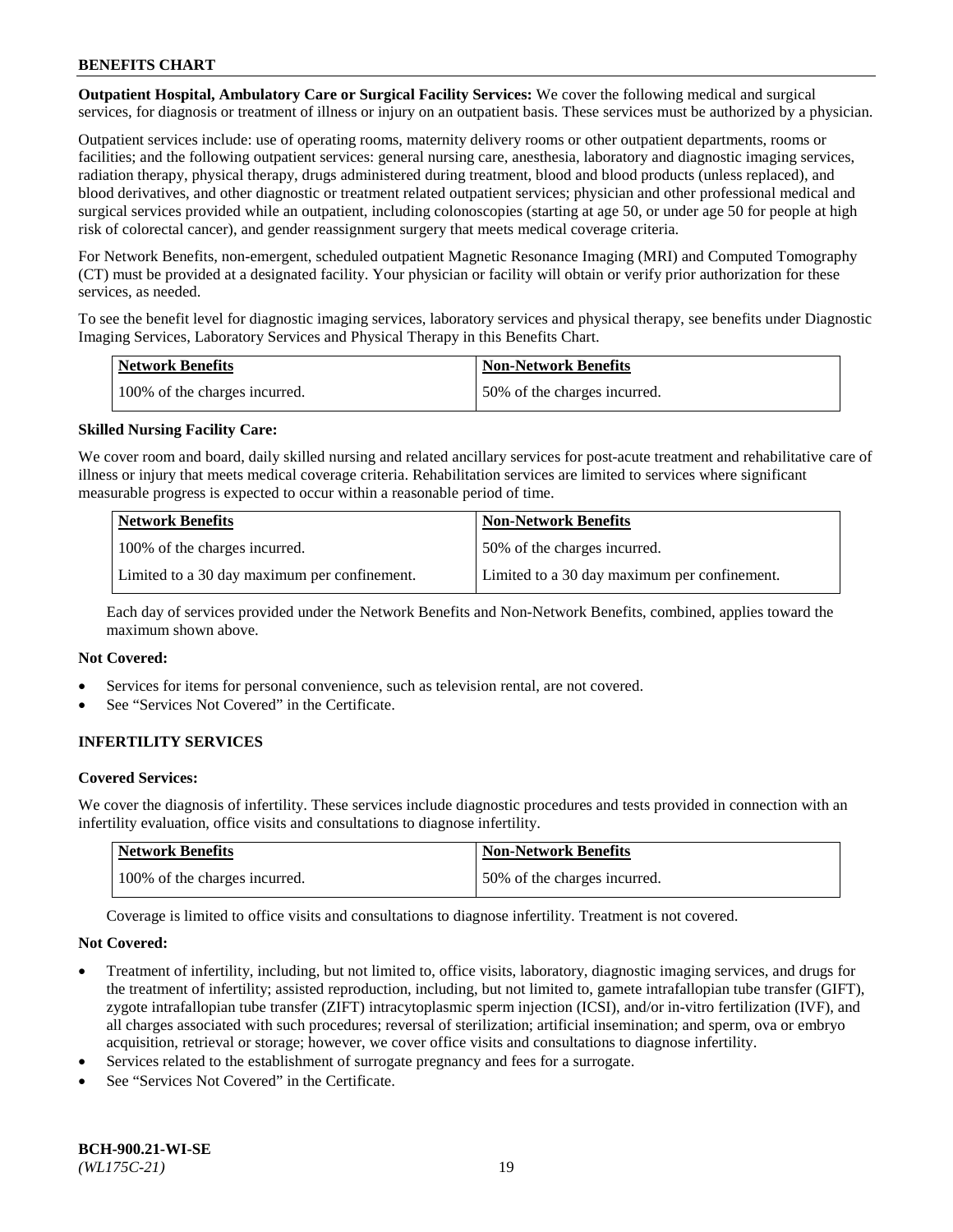## **LABORATORY SERVICES**

## **Covered Services:**

We cover laboratory tests when ordered by a provider and provided in a clinic or outpatient hospital facility. This includes blood tests to detect lead exposure in children between the ages of 6 months and 72 months.

To see the benefit level for inpatient hospital or skilled nursing facility services, see benefits under "Inpatient Hospital and Skilled Nursing Facility Services" in this Benefits Chart.

**Prostate-specific antigen (PSA) test coverage.** We cover prostate cancer screening for men 40 years of age or over who are symptomatic or in a high-risk category and for all men 50 years of age or older. Coverage includes a prostate-specific antigen blood test and a digital rectal examination.

| Network Benefits              | <b>Non-Network Benefits</b>  |
|-------------------------------|------------------------------|
| 100% of the charges incurred. | 50% of the charges incurred. |

### **All other laboratory services**

## **Services for Illness or Injury**

| <b>Network Benefits</b>       | <b>Non-Network Benefits</b>  |
|-------------------------------|------------------------------|
| 100% of the charges incurred. | 50% of the charges incurred. |

### **Preventive Services**

Laboratory services associated with preventive services are covered at the benefit level shown in the "Preventive Services" section of this Benefits Chart.

### **Not Covered:**

See "Services Not Covered" in the Certificate.

## **MASTECTOMY RECONSTRUCTION BENEFIT**

#### **Covered Services:**

We cover reconstruction of the breast on which the mastectomy has been performed; surgery and reconstruction of the other breast to produce symmetrical appearance, and prostheses and physical complications of all stages of mastectomy, including lymphedemas.

| <b>Network Benefits</b>                               | <b>Non-Network Benefits</b>                           |
|-------------------------------------------------------|-------------------------------------------------------|
| Coverage level is same as corresponding Network       | Coverage level is same as corresponding Non-Network   |
| Benefits, depending on type of service provided, such | Benefits, depending on type of service provided, such |
| as Office Visits for Illness or Injury, Inpatient or  | as Office Visits for Illness or Injury, Inpatient or  |
| Outpatient Hospital Services.                         | <b>Outpatient Hospital Services.</b>                  |

#### **Not Covered:**

See "Services Not Covered" in the Certificate.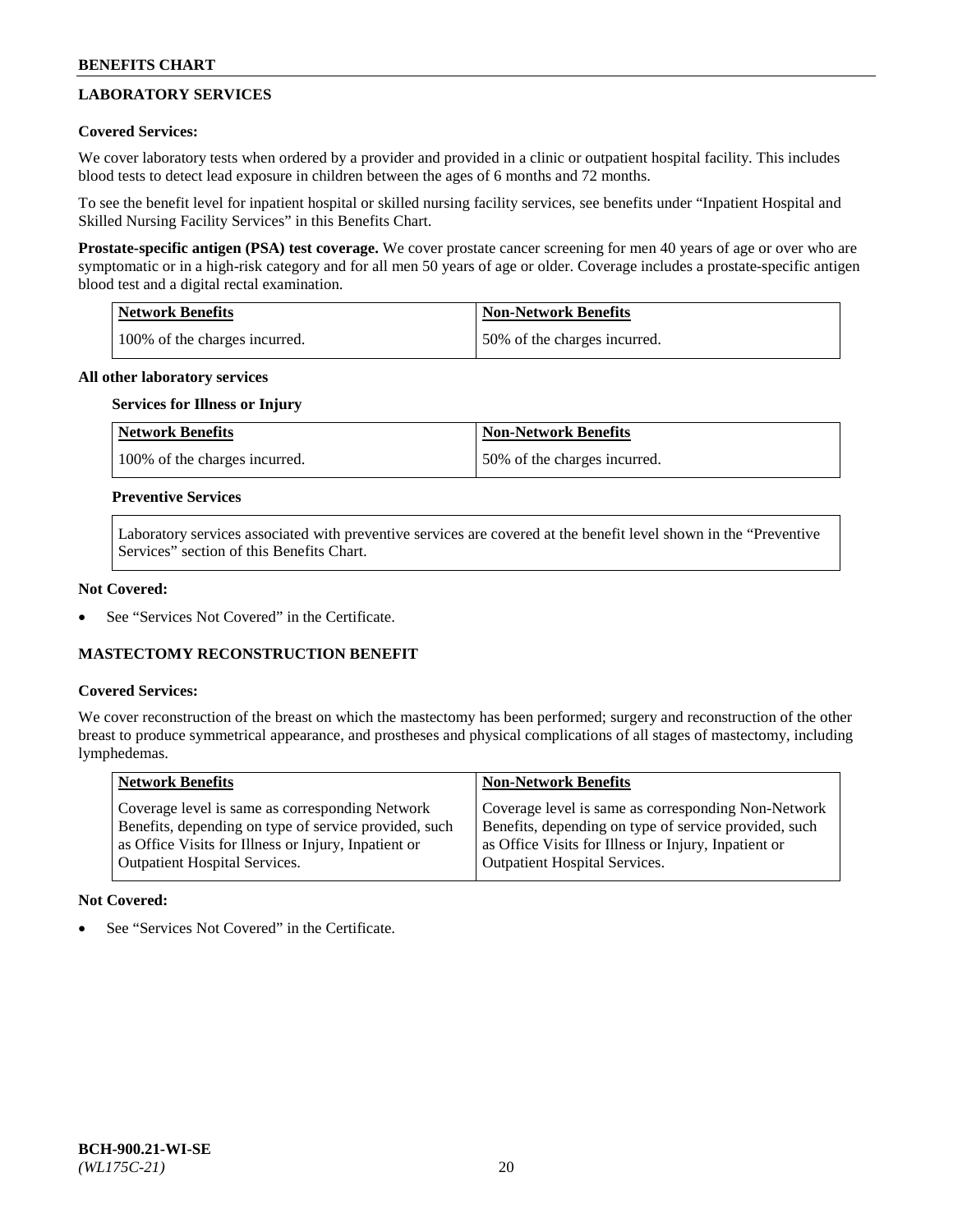## **MEDICATION THERAPY DISEASE MANAGEMENT PROGRAM**

### **Covered Services:**

If you meet our criteria for coverage, you may qualify for our Medication Therapy Disease Management Program.

The program covers consultations with a designated Network pharmacist.

Covered services are based on established medical policies, which are subject to periodic review and modification by the medical directors. These medical policies (medical coverage criteria) are available by calling Member Services, or logging on to your "*my*HealthPartners" account at [healthpartners.com.](http://www.healthpartners.com/)

| Network Benefits                                            | <b>Non-Network Benefits</b> |
|-------------------------------------------------------------|-----------------------------|
| 100% of the charges incurred.<br>Deductible does not apply. | No coverage.                |

### **Not Covered:**

See "Services Not Covered" in the Certificate.

## **OFFICE VISITS FOR ILLNESS OR INJURY**

### **Covered Services:**

We cover the following when medically necessary: professional medical and surgical services and related supplies, including biofeedback, of physicians and other health care providers; blood and blood products (unless replaced) and blood derivatives.

We cover diagnosis and treatment of illness or injury to the eyes. Where contact or eye glass lenses are prescribed as medically necessary for the post-operative treatment of cataracts or for the treatment of aphakia, or keratoconus, we cover the initial evaluation, lenses and fitting. Insureds must pay for lens replacement beyond the initial pair.

## **Office Visits**

| <b>Network Benefits</b>       | <b>Non-Network Benefits</b>  |
|-------------------------------|------------------------------|
| 100% of the charges incurred. | 50% of the charges incurred. |

#### **Convenience Clinics**

| Network Benefits              | <b>Non-Network Benefits</b>  |
|-------------------------------|------------------------------|
| 100% of the charges incurred. | 50% of the charges incurred. |

#### **Scheduled Telephone Visits**

| <b>Network Benefits</b>       | Non-Network Benefits         |
|-------------------------------|------------------------------|
| 100% of the charges incurred. | 50% of the charges incurred. |

### **E-Visits**

#### **Access to Online Care through virtuwell a[t virtuwell.com](https://www.virtuwell.com/)**

| Network Benefits              | <b>Non-Network Benefits</b> |
|-------------------------------|-----------------------------|
| 100% of the charges incurred. | Not applicable.             |

## **All Other E-Visits**

| <b>Network Benefits</b>       | <b>Non-Network Benefits</b>  |
|-------------------------------|------------------------------|
| 100% of the charges incurred. | 50% of the charges incurred. |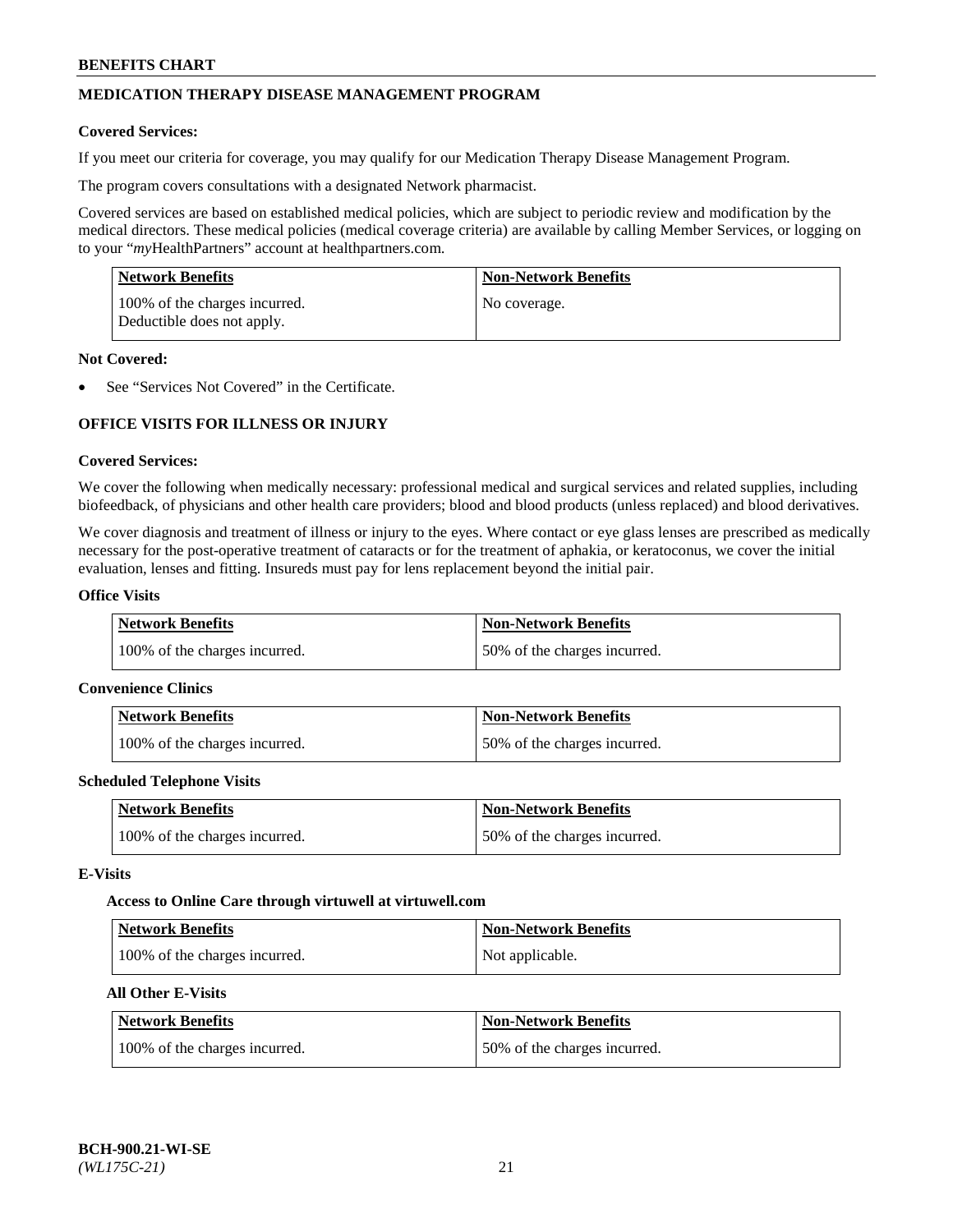## **Injections Administered in a Physician's Office, other than immunizations**

### **Allergy Injections**

| Network Benefits              | <b>Non-Network Benefits</b>  |
|-------------------------------|------------------------------|
| 100% of the charges incurred. | 50% of the charges incurred. |

## **All Other Injections**

| <b>Network Benefits</b>       | <b>Non-Network Benefits</b>  |
|-------------------------------|------------------------------|
| 100% of the charges incurred. | 50% of the charges incurred. |

### **Not Covered:**

- Court ordered treatment, except as described in this Benefits Chart. Any resulting court ordered treatment for mental health services will be subject to the Certificate's requirement for medical necessity.
- See "Services Not Covered" in the Certificate.

## **PEDIATRIC EYEWEAR**

## **Covered Services:**

We cover pediatric eyewear for children under age 19, subject to our medical coverage criteria. Coverage under this provision will continue until the end of the month in which the child turns age 19. These medical policies (medical coverage criteria) are available by calling Member Services, or logging on to your "*my*HealthPartners" account a[t healthpartners.com.](https://www.healthpartners.com/hp/index.html)

| Network Benefits              | <b>Non-Network Benefits</b> |
|-------------------------------|-----------------------------|
| 100% of the charges incurred. | No coverage.                |

Limited to one pair of eyeglasses (lenses and frames), or one pair of contact lenses per calendar year.

## **Not Covered:**

See "Services Not Covered" in the Certificate.

## **PHYSICAL THERAPY, OCCUPATIONAL THERAPY, SPEECH THERAPY AND OTHER SPECIFIED THERAPIES**

#### **Covered Services:**

We cover the following physical therapy, occupational therapy and speech therapy services:

- Medically necessary rehabilitative care to correct the effects of illness or injury.
- Habilitative care rendered for congenital, developmental or medical conditions which have significantly limited the successful initiation of normal speech and normal motor development.

Massage therapy which is performed in conjunction with other treatment/modalities by a physical or occupational therapist is part of a prescribed treatment plan and is not billed separately is covered.

We cover services provided in a clinic. To see the benefit level for inpatient hospital or skilled nursing facility services, see benefits under "Inpatient Hospital and Skilled Nursing Facility Services".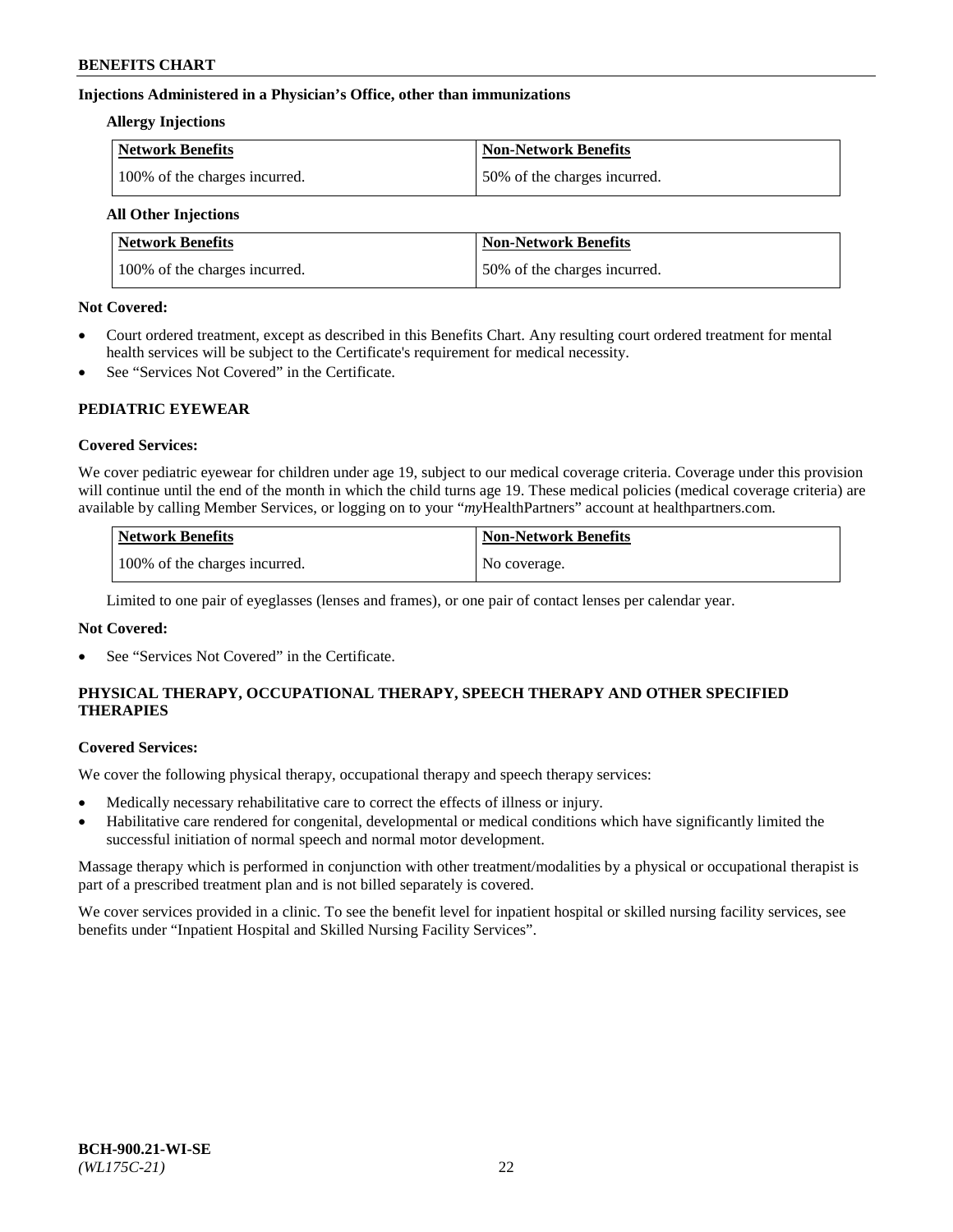### **Rehabilitative Care**

| <b>Network Benefits</b>                                                                       | <b>Non-Network Benefits</b>                                                                   |
|-----------------------------------------------------------------------------------------------|-----------------------------------------------------------------------------------------------|
| 100% of the charges incurred.                                                                 | 50% of the charges incurred.                                                                  |
| Physical, Occupational and Speech Therapy are<br>limited to 20 visits each per calendar year. | Physical, Occupational and Speech Therapy are<br>limited to 20 visits each per calendar year. |

In addition to the services provided above, we cover a minimum of:

- 20 visits per calendar year for pulmonary rehabilitation therapy.
- 36 visits per calendar year for cardiac rehabilitation therapy.
- 30 visits per calendar year for post-cochlear implant aural therapy.
- 20 visits per calendar year for cognitive rehabilitation therapy.

The maximum number of visits is combined for Network Benefits and Non-Network Benefits.

## **Habilitative Services**

| <b>Network Benefits</b>                                                                       | <b>Non-Network Benefits</b>                                                                   |
|-----------------------------------------------------------------------------------------------|-----------------------------------------------------------------------------------------------|
| 100% of the charges incurred.                                                                 | 50% of the charges incurred.                                                                  |
| Physical, Occupational and Speech Therapy are<br>limited to 20 visits each per calendar year. | Physical, Occupational and Speech Therapy are<br>limited to 20 visits each per calendar year. |

The maximum number of visits is combined for Network Benefits and Non-Network Benefits.

### **Not Covered:**

- Massage therapy for the purpose of comfort or convenience of the Insured.
- See "Services Not Covered" in the Certificate.

## **PRESCRIPTION DRUG SERVICES**

## **Covered Services:**

We cover prescription drugs and medications that can be self-administered or are administered in a physician's office.

We will refill a prescription for eye drops covered under this Benefits Chart if the Insured requests a refill and the original prescription specified that additional quantities would be needed, providing the refill request does not exceed the quantities needed, and the following conditions are met:

- If the Insured requests a 30-day refill supply, the request must be made between 22 and 30 days of the later of (a) the original date that the prescription was distributed to the insured or (b) the date that the most recent refill was distributed to the Insured; or
- If the Insured requests a 90-day refill supply, the request must be made between 67 and 90 days of the later of (a) the original date that the prescription was distributed to the insured or (b) the date that the most recent refill was distributed to the Insured.

#### **For Network Benefits, drugs and medications must be obtained at a Network pharmacy.**

#### **For Non-Network Benefits, drugs and medications must be part of the formulary.**

#### **Outpatient Drugs (except as specified below)**

| <b>Network Benefits</b>                                                                                                                                      | <b>Non-Network Benefits</b>  |
|--------------------------------------------------------------------------------------------------------------------------------------------------------------|------------------------------|
| Formulary drugs are covered at 100% of the charges<br>incurred.                                                                                              | 50% of the charges incurred. |
| Formulary insulin is considered preventive and is not<br>subject to your deductible. In no event will your cost for<br>a formulary insulin drug exceed \$25. |                              |
| Non-formulary drugs are covered at 80% of the charges<br>incurred.                                                                                           |                              |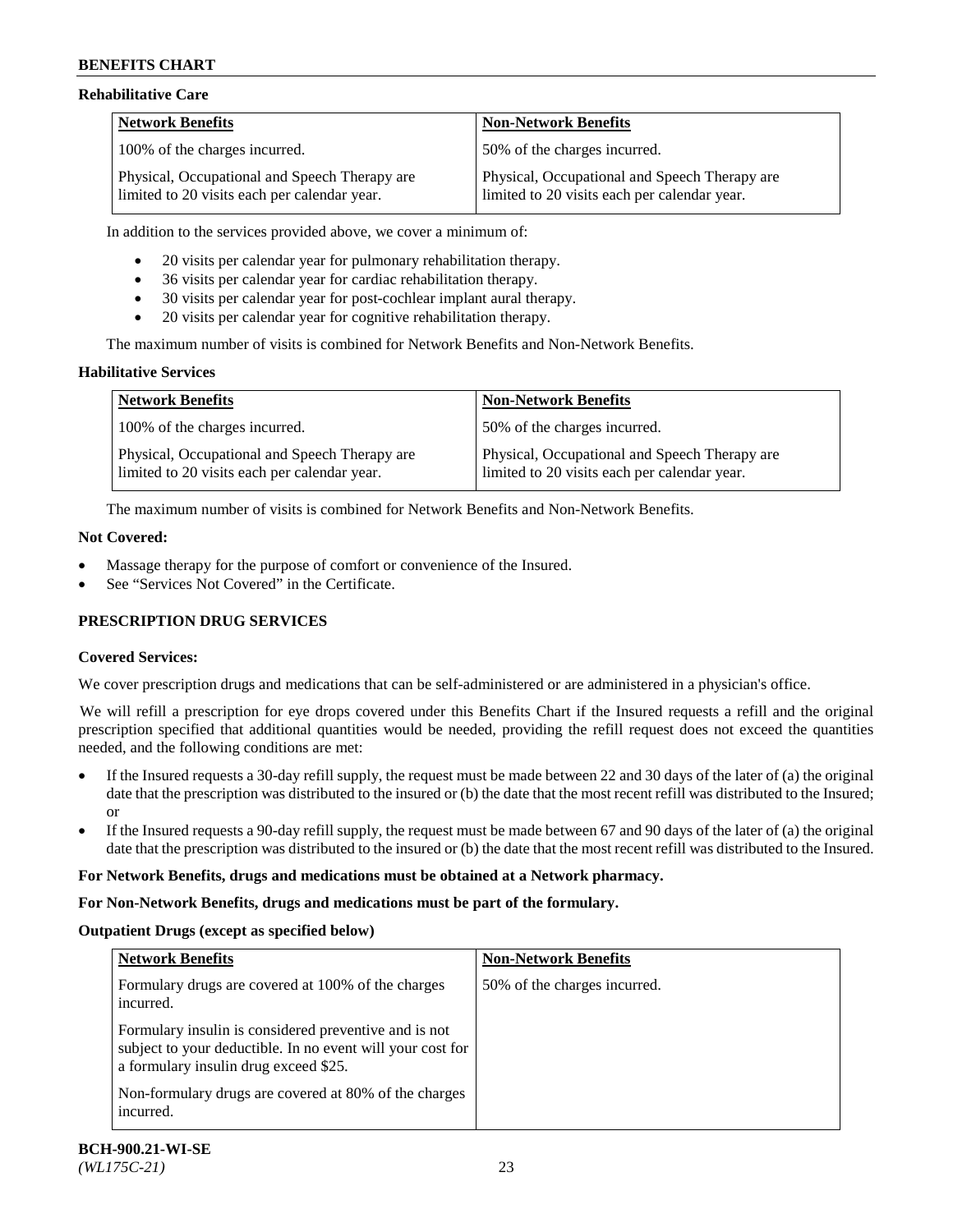**Oral chemotherapy drugs** are included on the Specialty Drug List. However, you pay the applicable outpatient drug benefit. As required by Wisconsin law, you will not pay higher cost sharing (deductible, copayment or coinsurance) for orally administered chemotherapy drugs than you pay for injected or intravenously administered chemotherapy drugs.

### **Mail Order Drugs**

| <b>Network Benefits</b>                                                                                                                                                       | <b>Non-Network Benefits</b>           |
|-------------------------------------------------------------------------------------------------------------------------------------------------------------------------------|---------------------------------------|
| For your convenience, you may also get up to a 93-day<br>supply of outpatient prescription drugs that can be self-<br>administered through the designated mail order service. | See Network Mail Order Drugs Benefit. |
| New prescriptions to treat certain chronic conditions<br>and trial drugs will be limited to quantity limits<br>described at the end of this section.                          |                                       |
| Specialty Drugs are not available through the mail order<br>service.                                                                                                          |                                       |

### **Tobacco Cessation Drugs are covered for all FDA approved tobacco cessation drugs**

| Network Benefits                                            | Non-Network Benefits         |
|-------------------------------------------------------------|------------------------------|
| 100% of the charges incurred.<br>Deductible does not apply. | 50% of the charges incurred. |

### **Contraceptive Drugs**

| <b>Network Benefits</b>                                                                                                                                         | <b>Non-Network Benefits</b>  |
|-----------------------------------------------------------------------------------------------------------------------------------------------------------------|------------------------------|
| 100% of the charges incurred for formulary drugs.<br>Deductible does not apply.                                                                                 | 50% of the charges incurred. |
| If a physician requests that a non-formulary<br>contraceptive drug be dispensed as written, the drug<br>will be covered at 100%, not subject to the deductible. |                              |

## **Specialty Drugs that are Self-Administered**

| <b>Network Benefits</b>                                                                                              | <b>Non-Network Benefits</b> |
|----------------------------------------------------------------------------------------------------------------------|-----------------------------|
| 100% of the charges incurred.                                                                                        | No coverage.                |
| Specialty Drugs are limited to drugs on the Specialty<br>Drug List and must be obtained from a designated<br>vendor. |                             |

**Oral chemotherapy drugs** are included on the Specialty Drug List. However, you pay the applicable outpatient drug benefit. As required by Wisconsin law, you will not pay higher cost sharing (deductible, copayment or coinsurance) for orally administered chemotherapy drugs than you pay for injected or intravenously administered chemotherapy drugs.

#### **Limitations:**

- Certain drugs may require prior authorization as indicated on the formulary. HealthPartners may require prior authorization for the drug and also the site where the drug will be provided. Certain drugs are subject to our utilization review process and quantity limits.
- Certain non-formulary drugs require prior authorization. In addition, certain drugs may be subject to any quantity limits applied as part of our trial program.
- If an Insured requests a brand name drug when there is a generic equivalent, the brand name drug will be covered up to the charge that would apply to the generic drug, minus any required copayment. If a physician requests that a brand name drug be dispensed as written, and we determine the brand name drug is medically necessary, the drug will be paid at the nonformulary benefit..
- We may require insureds to try over-the-counter (OTC) drug alternatives before approving more costly formulary prescription drugs.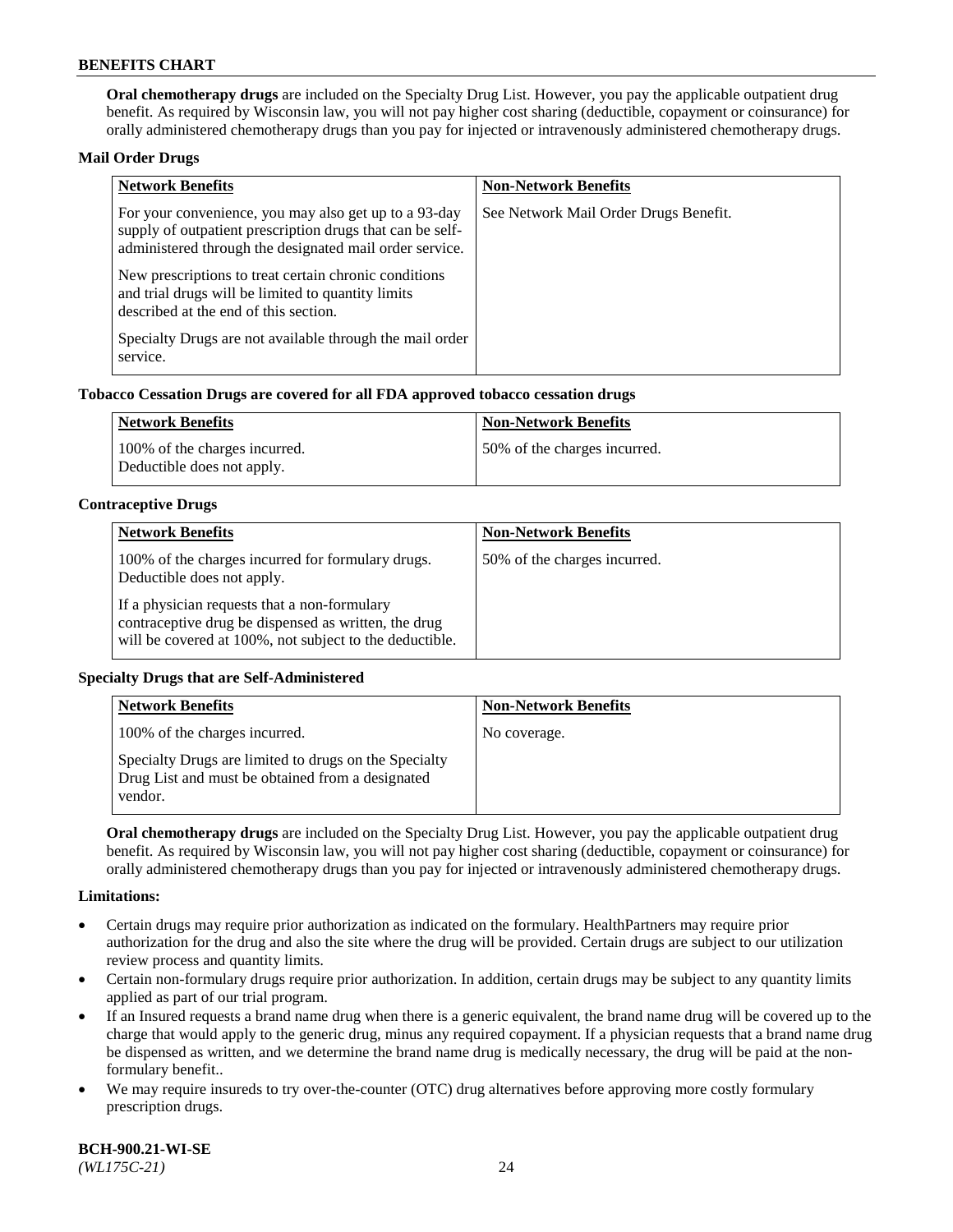- Unless otherwise specified in the Prescription Drug Services section, you may receive up to a 31-day supply per prescription.
- A 93-day supply will be covered and dispensed only at pharmacies that participate in our extended day supply program.
- New prescriptions to treat certain chronic conditions are limited to a 31-day supply.
- No more than a 31-day supply of specialty drugs will be covered and dispensed at a time unless it's a manufacturer supplied drug that cannot be split that supplies the member with more than a 31-day supply.
- If a copayment is required, you must pay one copayment for each 31-day supply, or portion thereof. **Not Covered:**
- Replacement of prescription drugs, medications, equipment and supplies due to loss, damage or theft.
- Nonprescription (over-the-counter) drugs or medications, including, but not limited to, vitamins, supplements, homeopathic remedies, and non-FDA approved drugs, unless listed on the formulary and prescribed by a physician or legally authorized health care provider under applicable state and federal law. This exclusion does not include over-thecounter contraceptives for women as allowed under the Affordable Care Act when the Insured obtains a prescription for the item. In addition, if the Insured obtains a prescription, this exclusion does not include aspirin to prevent cardiovascular disease for men and women of certain ages; folic acid supplements for women who may become pregnant; fluoride chemoprevention supplements for children without fluoride in their water source; and iron supplements for children age 6-12 who are at risk for anemia.
- All drugs for the treatment of sexual dysfunction.
- All drugs for the treatment of growth deficiency.
- All drugs for the treatment of infertility.
- Medical cannabis.
- Drugs on the Excluded Drug List. The Excluded Drug List includes select drugs within a therapy class that are not eligible for coverage. This includes drugs that may be excluded for certain indications. The Excluded Drug List is available at [healthpartners.com.](http://www.healthpartners.com/)
- Drugs that are newly approved by the FDA until they are reviewed and approved by HealthPartners Pharmacy and Therapeutics Committee.
- Medical devices approved by the FDA will not be covered under the Prescription Drug Services section unless they are on our formulary. Covered medical devices are generally submitted and reimbursed under your medical benefits.
- See "Services Not Covered" in the Certificate.

## **PREVENTIVE SERVICES**

#### **Applicable Definitions:**

**Routine Preventive Services** are routine health care services that include screenings, check-ups and counseling to prevent illness, disease or other health problems before symptoms occur.

**Diagnostic Services** are services to help a provider understand your symptoms, diagnose illness and decide what treatment may be needed. They may be the same services that are listed as preventive services, but they are being used as diagnostic services. Your provider will determine if these services are preventive or diagnostic. These services are not preventive if received as part of a visit to diagnose, manage or maintain an acute or chronic medical condition, illness or injury. When that occurs, unless otherwise indicated below, standard deductibles, copayments or coinsurance apply.

#### **Covered Services:**

We cover preventive services that meet any of the requirements under the Affordable Care Act (ACA) shown in the bulleted items below. These preventive services are covered at 100% under the Network Benefits with no deductible, copayments or coinsurance. (If a preventive service is not required by the ACA and it is covered at a lower benefit level, it will be specified below.) Preventive benefits mandated under the ACA are subject to periodic review and modification. Changes would be effective in accordance with the federal rules. Preventive services mandated by the ACA include:

- Evidence-based items or services that have in effect a rating of A or B in the current recommendations of the United States Preventive Services Task Force with respect to the individual;
- Immunizations for routine use in children, adolescents, and adults that have in effect a recommendation from the Advisory Committee on Immunization Practices of the Centers for Disease Control and Prevention with respect to the individual;
- With respect to infants, children, and adolescents, evidence-informed preventive care and screenings provided for in comprehensive guidelines supported by the Health Resources and Services Administration; and
- With respect to women, preventive care and screenings provided for in comprehensive guidelines supported by the Health Resources and Services Administration.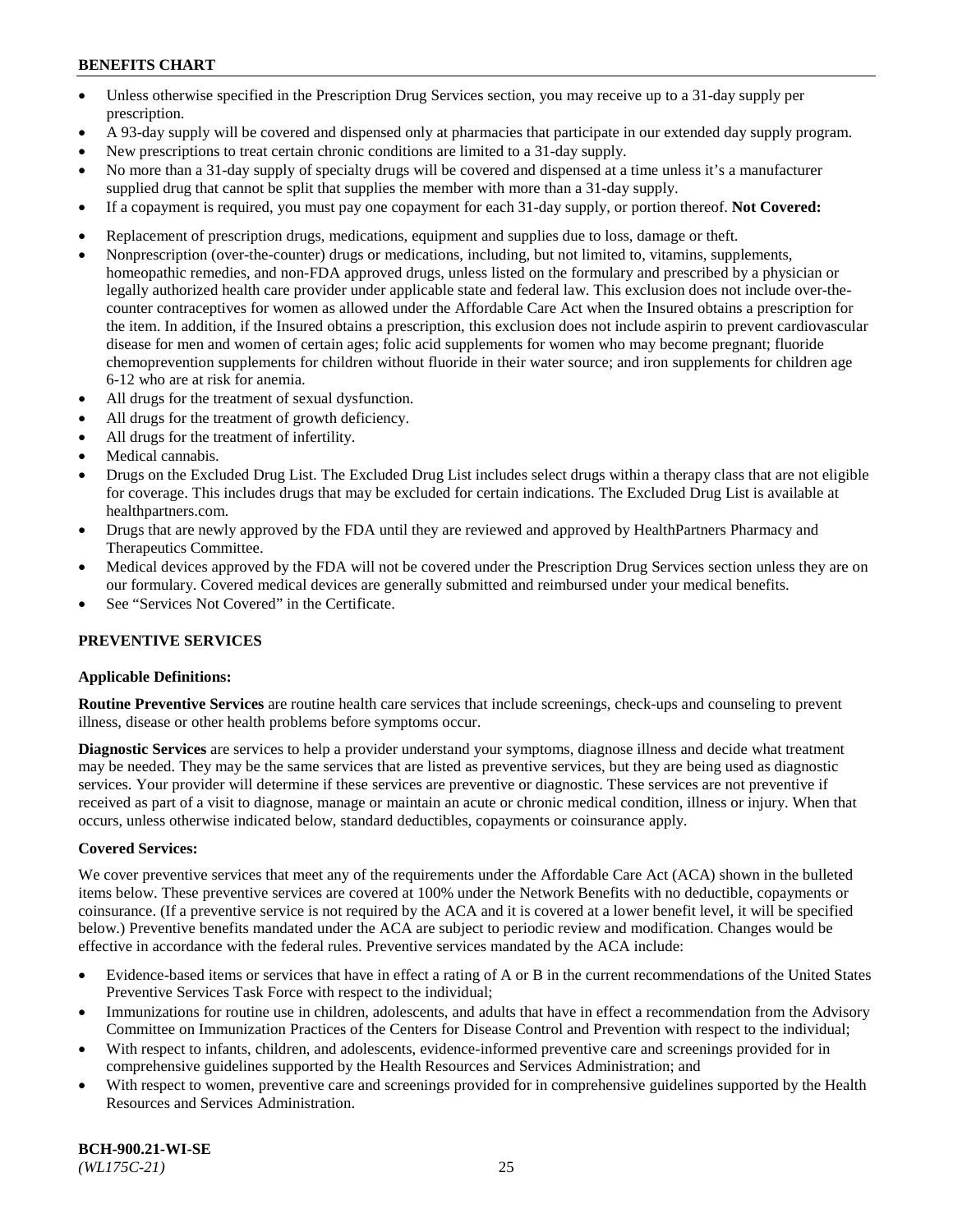Covered services are based on established medical policies, which are subject to periodic review and modification by the medical or dental directors. These medical policies (medical coverage criteria) are available by calling Member Services, or logging on to your "*my*HealthPartners" account at [healthpartners.com.](https://www.healthpartners.com/hp/index.html)

### **ACA and state mandated preventive services are covered as follows:**

**Routine Health Exams and Periodic Health Assessments.** A physician or health care provider will counsel you as to how often health assessments are needed based on age, sex and health status. This includes screening and counseling for tobacco cessation and all FDA approved tobacco cessation medications including over-the-counter drugs (as shown in the Prescription Drug Services section).

| <b>Network Benefits</b>                                     | <b>Non-Network Benefits</b>  |
|-------------------------------------------------------------|------------------------------|
| 100% of the charges incurred.<br>Deductible does not apply. | 50% of the charges incurred. |

**Child Health Supervision Services.** This includes pediatric preventive services such as newborn screenings, appropriate immunizations, developmental assessments and laboratory services appropriate to the age of the child from birth to 72 months and appropriate immunizations to age 18.

| Network Benefits                                            | Non-Network Benefits         |
|-------------------------------------------------------------|------------------------------|
| 100% of the charges incurred.<br>Deductible does not apply. | 50% of the charges incurred. |

### **Routine Prenatal Care and Exams**

| <b>Network Benefits</b>                                     | <b>Non-Network Benefits</b>  |
|-------------------------------------------------------------|------------------------------|
| 100% of the charges incurred.<br>Deductible does not apply. | 50% of the charges incurred. |

**Routine Postnatal Care.** This includes health exams, assessments, education and counseling relating to the period immediately after childbirth.

| Network Benefits                                            | <b>Non-Network Benefits</b>  |
|-------------------------------------------------------------|------------------------------|
| 100% of the charges incurred.<br>Deductible does not apply. | 50% of the charges incurred. |

**Routine Screening Procedures for Cancer.** This includes colorectal screening starting at age 50 and under age 50 for people at high risk of colorectal cancer. This also includes cancer screenings recommended by the USPSTF with an A or B rating. Women's preventive health services below describe additional routine screening procedures for cancer.

| <b>Network Benefits</b>                                     | Non-Network Benefits         |
|-------------------------------------------------------------|------------------------------|
| 100% of the charges incurred.<br>Deductible does not apply. | 50% of the charges incurred. |

**Professional Voluntary Family Planning Services.** This includes services to prevent or delay a pregnancy, including counseling and education. Services must be provided by a licensed provider.

| <b>Network Benefits</b>                                     | <b>Non-Network Benefits</b>   |
|-------------------------------------------------------------|-------------------------------|
| 100% of the charges incurred.<br>Deductible does not apply. | 150% of the charges incurred. |

### **Adult Immunizations**

| <b>Network Benefits</b>                                     | <b>Non-Network Benefits</b>  |
|-------------------------------------------------------------|------------------------------|
| 100% of the charges incurred.<br>Deductible does not apply. | 50% of the charges incurred. |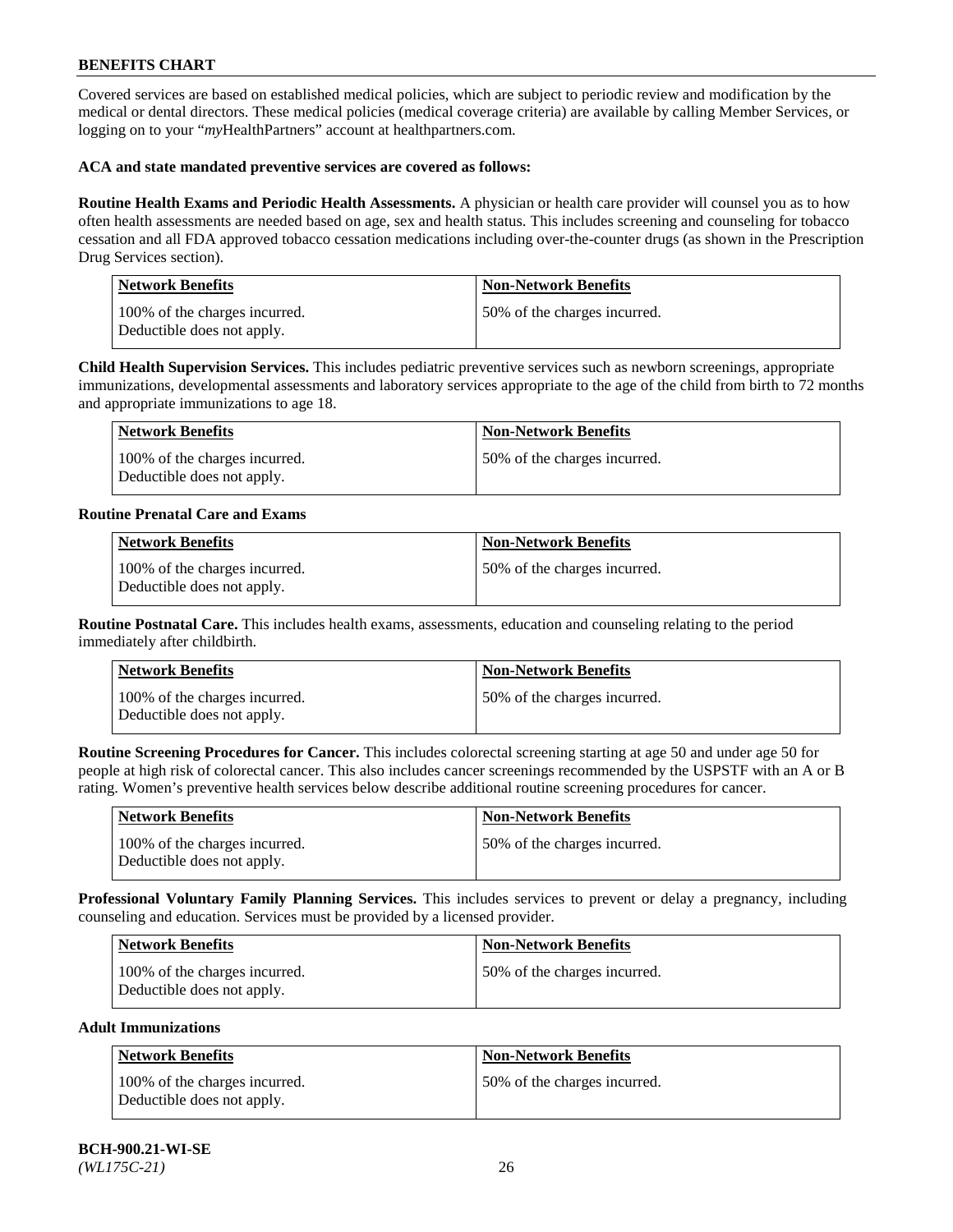**Women's Preventive Health Services.** This includes mammograms, screenings for cervical cancer (pap smears), breast pumps, human papillomavirus (HPV) testing, counseling for sexually transmitted infections, counseling and screening for human immunodeficiency virus (HIV), and all FDA approved contraceptive methods as prescribed by a doctor, sterilization procedures, education and counseling (see the Prescription Drug Services section for coverage of oral contraceptive drugs). We also provide genetic screening for BRCA if someone in your family has the gene or you have a diagnosis of cancer.

The U.S. Preventive Services Task Force (USPSTF) recommends screening mammography, with or without clinical breast examination (CBE), every 1-2 years for women aged 40 and older. For women age 50 and older, we cover an annual mammogram.

| Network Benefits                                            | <b>Non-Network Benefits</b>  |
|-------------------------------------------------------------|------------------------------|
| 100% of the charges incurred.<br>Deductible does not apply. | 50% of the charges incurred. |

**Obesity Screening and Management.** We cover obesity screening and counseling for all ages during a routine preventive care exam. If you are age 18 or older and have a body mass index of 30 or more, we also cover intensive obesity management to help you lose weight. Your primary care doctor can coordinate these services.

| Network Benefits                                            | <b>Non-Network Benefits</b>  |
|-------------------------------------------------------------|------------------------------|
| 100% of the charges incurred.<br>Deductible does not apply. | 50% of the charges incurred. |

**Preventive Medications.** We cover preventive medications currently recommended by USPSTF with an A or B rating if they are prescribed by your medical provider and they are listed on our formulary. Preventive medications are subject to periodic review and modification. Changes would be effective in accordance with the federal rules and reflected in our current medical coverage criteria for preventive care services.

| <b>Network Benefits</b>                                     | <b>Non-Network Benefits</b>  |
|-------------------------------------------------------------|------------------------------|
| 100% of the charges incurred.<br>Deductible does not apply. | 50% of the charges incurred. |

**In addition to any ACA or state mandated preventive services referenced above, we cover the following eligible services:**

## **Routine Eye and Hearing Exams**

| <b>Network Benefits</b>                                     | <b>Non-Network Benefits</b>  |
|-------------------------------------------------------------|------------------------------|
| 100% of the charges incurred.<br>Deductible does not apply. | 50% of the charges incurred. |

**Ovarian Cancer Surveillance Test for Women who are at Risk.** "At risk for ovarian cancer" means (1) having a family history that includes any of the following: one or more first-degree or second-degree relatives with ovarian cancer, clusters of female relatives with breast cancer or nonpolyposis colorectal cancer; or (2) testing positive for BRCA1 or BRCA2 mutations. "Surveillance test for ovarian cancer" means annual screening using CA-125 serum tumor marker testing, transvaginal ultrasound, pelvic examination or other proven ovarian screening tests currently being evaluated by the federal Food and Drug Administration or by the National Cancer Institute.

| <b>Network Benefits</b>                               | <b>Non-Network Benefits</b>                           |
|-------------------------------------------------------|-------------------------------------------------------|
| Coverage level is same as corresponding Network       | Coverage level is same as corresponding Non-Network   |
| Benefits, depending on type of service provided, such | Benefits, depending on type of service provided, such |
| as Diagnostic Imaging Services, Laboratory Services   | as Diagnostic Imaging Services, Laboratory Services   |
| or Office Visits for Illness or Injury, or Preventive | or Office Visits for Illness or Injury, or Preventive |
| Services.                                             | Services.                                             |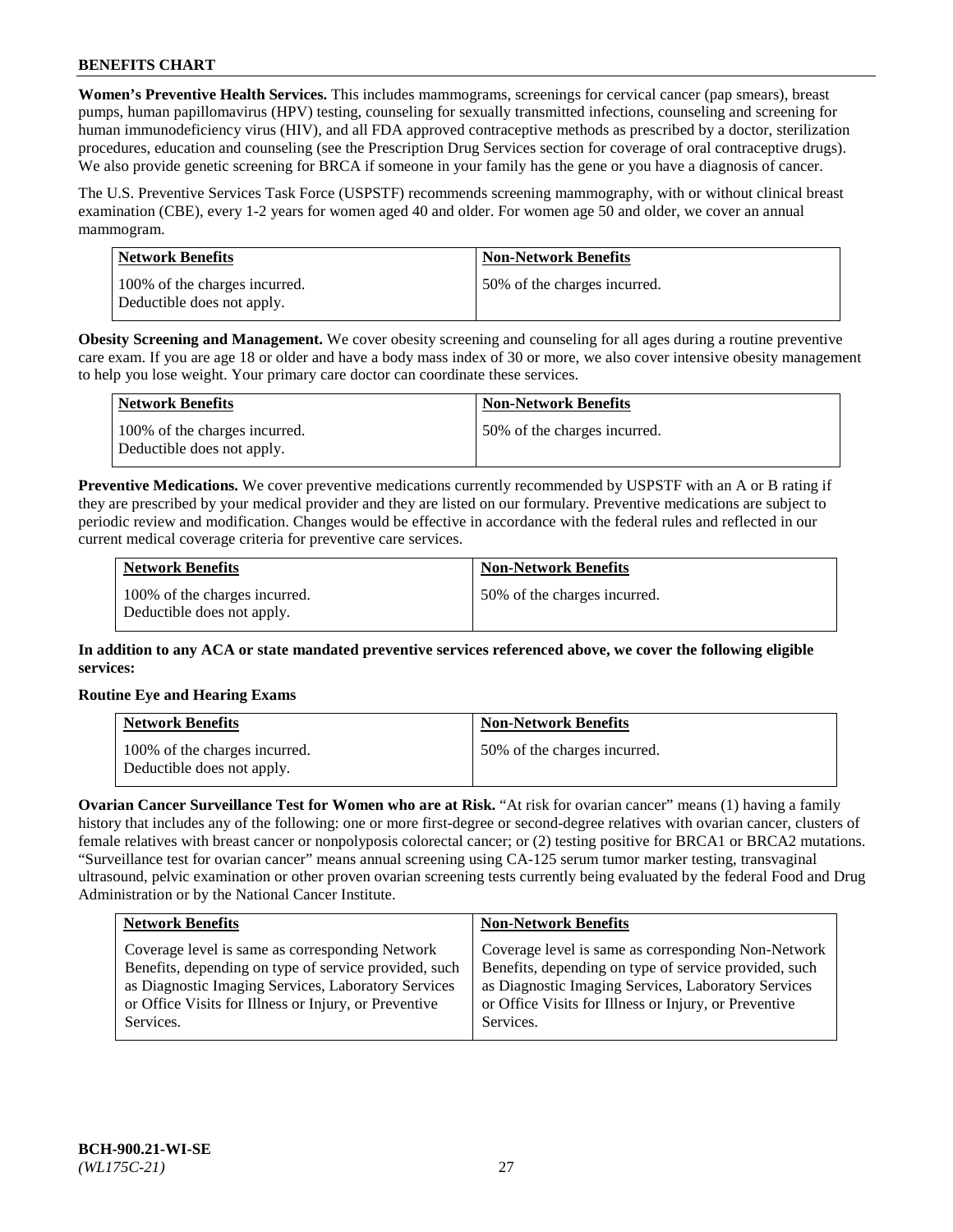### **Limitations:**

• Services are not preventive if received as part of a visit to diagnose, manage or maintain an acute or chronic medical condition, illness or injury. When that occurs, unless otherwise indicated above, standard deductibles, copayments or coinsurance apply.

### **Not Covered:**

See "Services Not Covered" in the Certificate.

## **TRANSPLANT SERVICES**

### **Applicable Definitions:**

**Autologous.** This is when the source of cells is from the individual's own marrow or stem cells.

**Allogeneic.** This is when the source of cells is from a related or unrelated donor's marrow or stem cells.

**Allogeneic Bone Marrow Transplant.** This is when the bone marrow is harvested from the related or unrelated donor and stored. The patient undergoes treatment which includes tumor ablation with high-dose chemotherapy and/or radiation. The bone marrow is reinfused (transplanted).

**Autologous Bone Marrow Transplant.** This is when the bone marrow is harvested from the individual and stored. The patient undergoes treatment which includes tumor ablation with high-dose chemotherapy and/or radiation. The bone marrow is reinfused (transplanted).

**Autologous/Allogeneic Stem Cell Support.** This is a treatment process that includes stem cell harvest from either bone marrow or peripheral blood, tumor ablation with high-dose chemotherapy and/or radiation, stem cell reinfusion, and related care. Autologous/allogeneic bone marrow transplantation and high dose chemotherapy with peripheral stem cell rescue/support are considered to be autologous/allogeneic stem cell support.

**Designated Transplant Center.** This is any health care provider, group or association of health care providers designated by us to provide services, supplies or drugs for specified transplants for our Insureds.

**Transplant Services.** This is transplantation (including retransplants) of the human organs or tissue listed below, including all related post-surgical treatment, follow-up care and drugs and multiple transplants for a related cause. Transplant services do not include other organ or tissue transplants or surgical implantation of mechanical devices functioning as a human organ, except surgical implantation of an FDA approved Ventricular Assist Device (VAD) or total artificial heart, functioning as a temporary bridge to heart transplantation.

Prior authorization is required prior to consultation to support coordination of care and benefits.

## **Covered Services:**

We cover eligible transplant services (as defined above) while you are covered under the Certificate. Transplants that will be considered for coverage are limited to the following:

- Kidney transplants for end-stage disease.
- Cornea transplants for end-stage disease.
- Heart transplants for end-stage disease.
- Lung transplants or heart/lung transplants for: (1) primary pulmonary hypertension; (2) Eisenmenger's syndrome; (3) endstage pulmonary fibrosis; (4) alpha 1 antitrypsin disease; (5) cystic fibrosis; and (6) emphysema.
- Liver transplants for: (1) biliary atresia in children; (2) primary biliary cirrhosis; (3) post-acute viral infection (including hepatitis A, hepatitis B antigen e negative and hepatitis C) causing acute atrophy or post-necrotic cirrhosis; (4) primary sclerosing cholangitis; (5) alcoholic cirrhosis; and (6) hepatocellular carcinoma.
- Allogeneic bone marrow transplants or peripheral stem cell support associated with high dose chemotherapy for: (1) acute myelogenous leukemia; (2) acute lymphocytic leukemia; (3) chronic myelogenous leukemia; (4) severe combined immunodeficiency disease; (5) Wiskott-Aldrich syndrome; (6) aplastic anemia; (7) sickle cell anemia; (8) non-relapsed or relapsed non-Hodgkin's lymphoma; (9) multiple myeloma; and (10) testicular cancer.
- Autologous bone marrow transplants or peripheral stem cell support associated with high-dose chemotherapy for: (1) acute leukemias; (2) non-Hodgkin's lymphoma; (3) Hodgkin's disease; (4) Burkitt's lymphoma; (5) neuroblastoma; (6) multiple myeloma; (7) chronic myelogenous leukemia; and (8) non-relapsed non-Hodgkin's lymphoma.
- Pancreas transplants for simultaneous pancreas-kidney transplants for diabetes, pancreas after kidney, living related segmental simultaneous pancreas kidney transplantation and pancreas transplant alone.